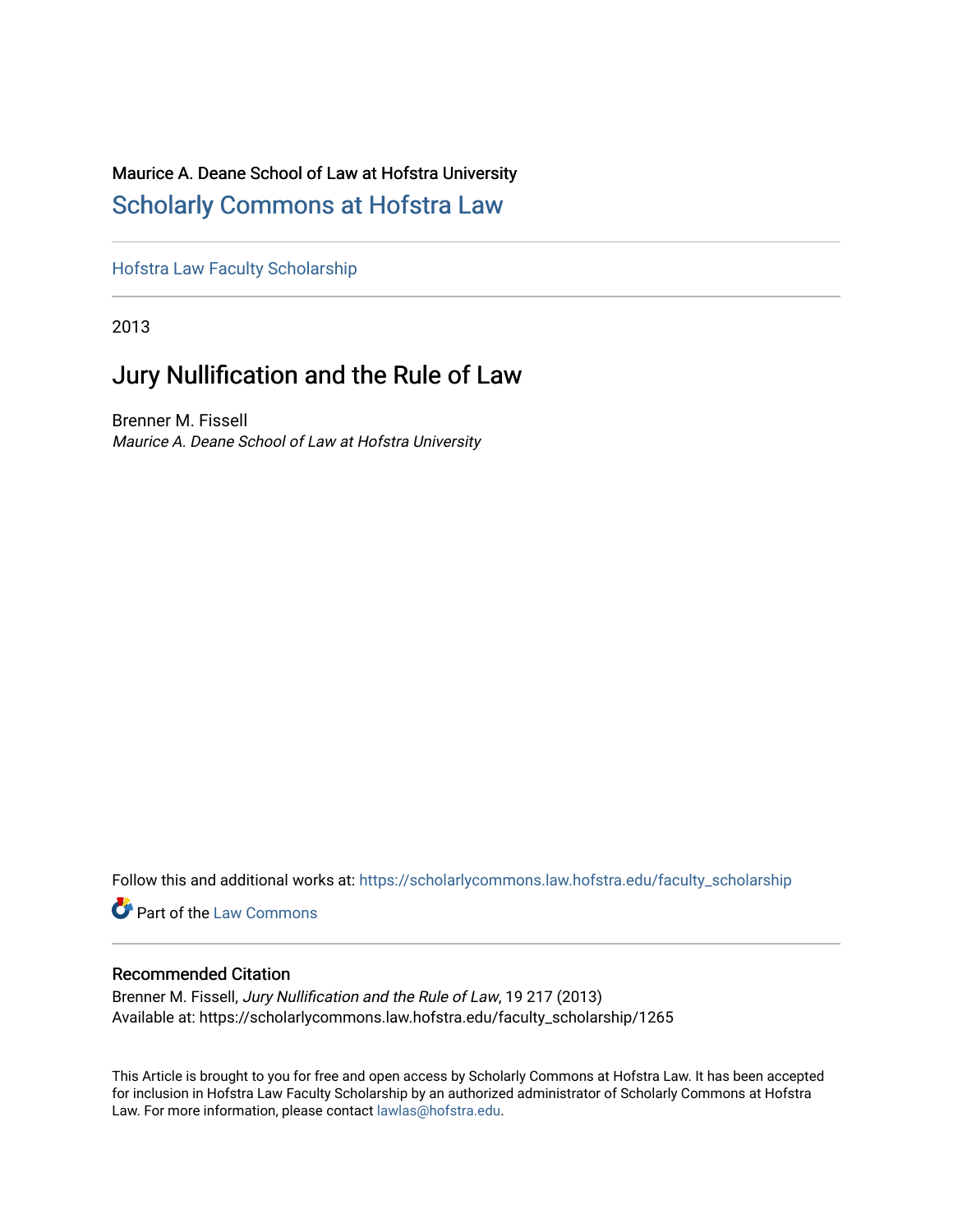# **JURY NULLIFICATION AND THE RULE OF LAW**

Brenner M. Fissell<sup>∗</sup> *Georgetown University Law Center*

Despite an intractable judiciary, there is widespread consensus within the legal academy that jury nullification is compatible with the rule of law. This proposition is most strongly tested by "substantive nullifications," where a jury nullifies simply because it disagrees with the law itself. While some substantive nullifications can comport with the rule of law, most commentators' wholesale acceptance of the practice is not justified. They err by ignoring the nonsubstantive, procedural nature of the rule of law in favor of one determined by substantive "justice," and also by taking a naïvely undifferentiated view of a "community's" morality (even though jurisdictional and vicinage morality can diverge). In doing so, a healthy vision of antityrannical nullifications is presented, but this leaves out many problematic cases. Once these errors are rectified, a more nuanced picture emerges, and it becomes apparent that localism will often disrupt the congruence feature of the rule of law.

### **I. INTRODUCTION**

Rejecting long-standing critiques, recent literature on jury nullification stresses the potential for its accommodation with the rule of law. The most controversial type of nullification—and that which seems most at odds with rule-of-law values—is when a jury acquits because of its substantive disagreement with the law itself. While equitable and interpretive endeavors by the jury seem like fulfillments of legislative intent or purpose, substantive rejections cannot be reconciled with the text or that which motivated it. Still, accommodationists argue that these nullifications comport with the rule of law. They discuss relatively recent advancements in jurisprudence (Dworkin, Radin, Barnett, etc.), all of which put forward the quasi-natural-law-like position that the rule of law, while incorporating positive law, must also take into account the general public morality that is supposed to undergird that law. Armed with this more robust conception, these commentators conclude that nullification of an unjust law by a just community jury is unproblematic for the rule of law.

<sup>∗</sup>The author thanks Lawrence Solum, Guyora Binder, Robin West, and Blake Harden. Thanks are also due to all the members of Georgetown's Constitutional Law Colloquium.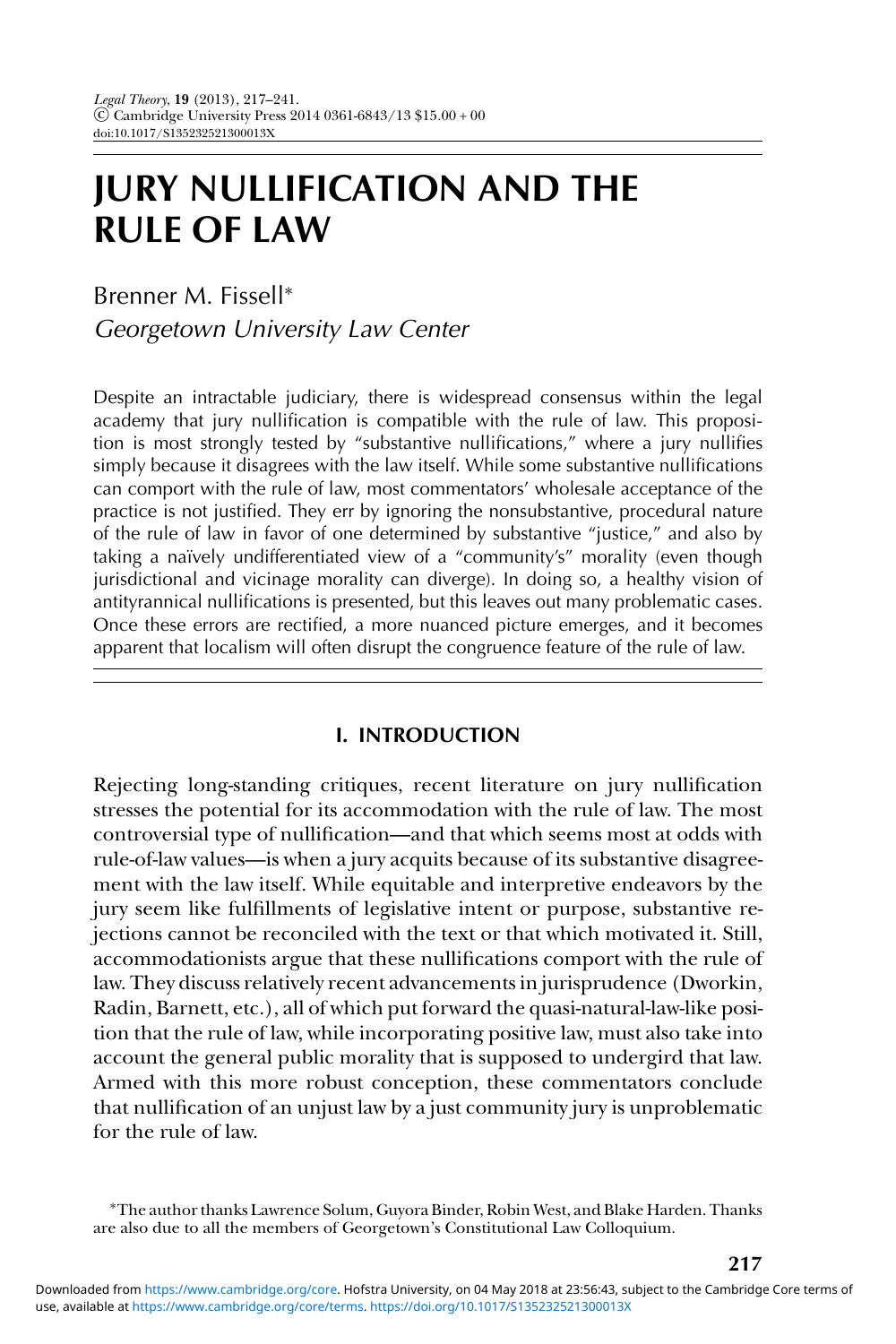In reaching this conclusion, these "accommodationist" commentators make two crucial mistakes. First, despite the nonsubstantive, procedural character of the rule of law itself, the accommodationists either make substantive morality determinative for their approval or ignore alternative substantive scenarios altogether. Second, they take a naïvely broad understanding of the "community morality" that they believe should trump the positive law, when in fact the determinative community morality is but a small, geographically bound piece—the jury or "vicinage" area—of the larger sentiment that informs the legislation (the "jurisdictional" morality), and the two can diverge.

When jury nullification is analyzed nonsubstantively as a procedure, and when the possibility of different combinations of jurisdictional and jurypool morality is taken into account, a more complicated array of outcomes is produced (the majority of which are harmful to the rule of law). These outcomes are the result of localism, and they threaten the consistent application of the general rule: they undermine the "congruence" aspect of the rule of law. Substantive nullification of a positive law can be reconciled with this congruence aspect only when the jury pool's "morality" is aligned with a settled jurisdictional morality, but this is only one possibility among many.

While the rule of law is not the only consideration to take into account when assessing the acceptability of jury nullifications—and indeed, at times this consideration ought to yield to others—we should not sacrifice conceptual precision for the sake of enhancing the justification of the practice. A defense of jury nullification must be grounded in something other than the rule of law,<sup>1</sup> as the two can be accommodated in only a limited range of cases.

#### **II. BACKGROUND**

A. Jury Nullification

There is some confusion as to what the precise definition of jury nullification should be. It is generally understood that nullification takes place whenever jurors refuse to apply the law to a given set of facts, but there are many different circumstances in which this might occur, and different motivations are at work in each. More precision is necessary.

By the time a law makes its way to a jury for application, it has gone through many mediating layers. Most primordial is the "intent" or "purpose" of the law that exists in the legislative body. Although these ideas—and their import—are controversial, it is common to talk of them when analyzing what statutes mean.<sup>2</sup> Encapsulating intent and purpose is the text, but this text is

<sup>1.</sup> *See, e.g.*, Paul Butler, *Racially Based Jury Nullification: Black Power in the Criminal Justice System*, 105 YALE L.J. 677 (1995) (defending practice of jury nullification on the basis of substantive justice and systemic change but not the rule of law).

<sup>2.</sup> *See* WILLIAM ESKRIDGE, PHILIP FRICKEY & ELIZABETH GARRETT, LEGISLATION (2007), at 689.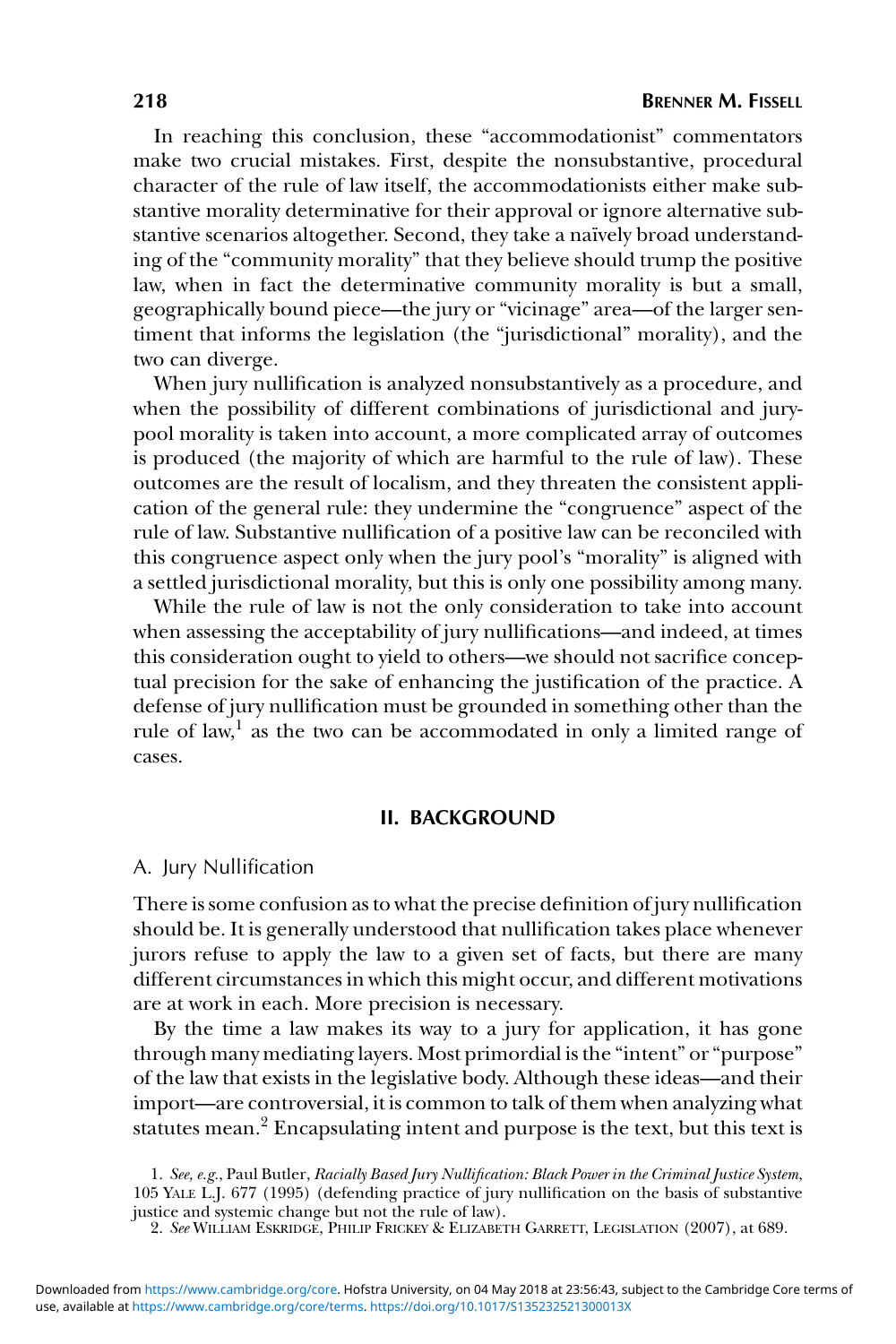also filtered by the time it reaches the jury: a judge's instructions give a new gloss. It is possible for a jury to reject intent and purpose, text, instructions, or any combination of the three.

While some commentators disagree, jury *nullification* only really takes place when intent and purpose, text, and instructions speak with one intelligible voice: there must be agreement amongst these sources of "law," and it must be understandable by the jury. These requirements come from the definition of the word "nullification" more generally: to nullify something is to "render [it] of no value, use, or efficacy; to reduce to nothing, to cancel out."<sup>3</sup> If the three sources of law noted above are not in alignment, then exercises of jury power that seem like nullifications may be nothing more than attempts to more truly fulfill or flesh out that law—vague or ambiguous text might be rejected out of a jury's desire to execute legislative purpose or intent, and so on. In cases like these, where the exercise of jury power is *interpretive* or *equitable*, the law is not "cancelled out" but is itself read to have a different meaning. Some commentators uncritically include these types of jury actions as instantiations of "nullification," but this is imprecise.<sup>4</sup>

Jury nullification reflects a different, more rebellious disposition—it is when a jury consciously puts itself at odds with the clear meaning of the text and the intentions and purposes behind it. The archaic definition of the verb captures this better: "To discredit, efface, or undermine."5 When the law's intended meaning and application are clear (and the sources of the law speak in agreement), a jury's refusal to give it effect is properly called nullification—it unmistakably evinces the rebellious disposition noted above.

This is possible in both civil and criminal actions, and in both convictions and acquittals. However, most people discuss the concept only in the case of criminal acquittals—this is the most interesting type, as in this instance the jury's decision is unreviewable.<sup>6</sup> "Only when the jury nullifies and acquits in a criminal trial does the jury's act of nullification have serious consequences: the judge cannot review the jury's verdict and the defendant is set free," observes one commentator.<sup>7</sup> Thus we limit our discussion here to this: "Jury nullification, defined as a jury's ability to acquit a criminal defendant despite finding facts that leave no reasonable doubt about violation of a criminal statute."<sup>8</sup>

Within this category we find other distinctions; these mostly come from the different *motivations* behind the jury's action. First, a jury could choose not to apply the clearly understood law to a particular defendant,

5. OXFORD ENGLISH DICTIONARY (online ed.), defn. 1.

<sup>3.</sup> OXFORD ENGLISH DICTIONARY (online ed.), defn. 3.

<sup>4.</sup> *See, e.g.*, Nancy S. Marder, *The Myth of the Nullifying Jury*, 93 NW. U. L. REV*.* 877, 909 (1999).

<sup>6.</sup> Darryl K. Brown, *Jury Nullification within the Rule of Law*, 81 MINN. L. REV. 1149, 1150 n.3 (1997).

<sup>7.</sup> Marder, *supra* note 4, at 882.

<sup>8.</sup> Brown, *supra* note 6, at 1150, *citing* KENT GREENAWALT, CONFLICTS OF LAW AND MORALITY 360 (1989).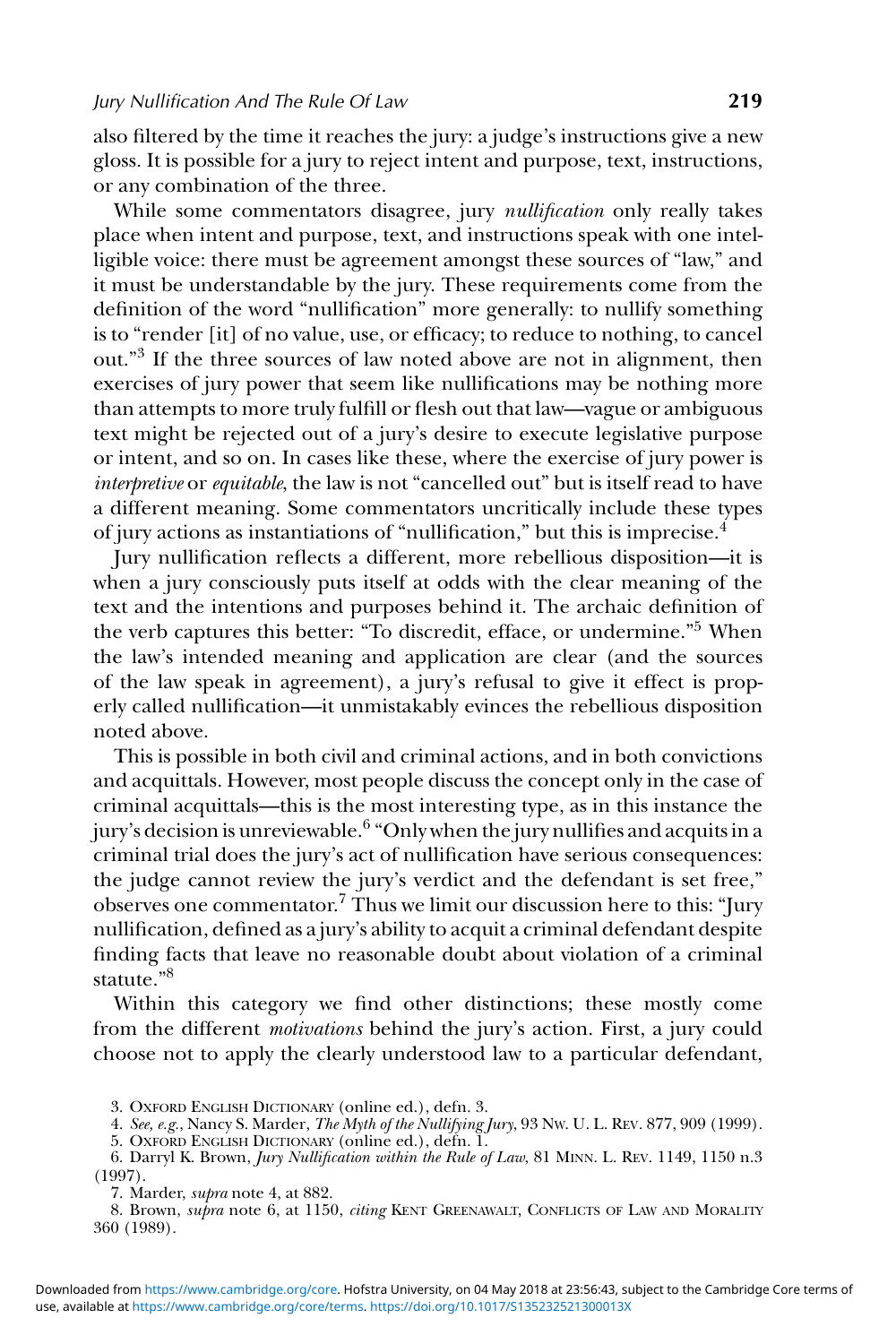viewing either him or the circumstances of his conduct as somehow worthy of exoneration (even though the statutes provide for no such defenses). Of course, this category of motivation can also be subdivided further, given the array of reasons why a particular defendant would be sympathetic, or why a particular law ought not be strictly applied.<sup>9</sup> If this is done so as to fulfill legislative intentions, say, in the case of unintended or unforeseen consequences, then it falls into the category described above (interpretive or equitable exercises of jury power), but in many cases the refusal to apply the law to the particular defendant will be at odds with the clear meaning of the text and with the intentions and purposes that gave rise to it; this is nullification.

Nullification also occurs when the jury's motivation comes from an opposition not to the specific law as applied to the particular defendant but to the criminal justice enforcement system, either because of problems with 1) the individual case, or 2) the system more generally. In the first, a jury's nullification could function in the same way as the Exclusionary Rule of the Fourth Amendment, refusing to convict when flagrant prosecutorial or police misconduct had tainted the proceedings.<sup>10</sup> The second type involves the jury's critical response to systemic problems; Paul Butler's theory and the example of the "Bronx juries" illustrate this.<sup>11</sup>

Finally, and the most radical, is the type of nullification that is the subject of this article: a jury's substantive rejection of a law, absent any concerns outside that law's content.12 History has given us a few salient examples of this final species. Perhaps the earliest example noticed by scholars was English juries' rejection of the "Bloody Code" during the eighteenth century: because the penalty for even minor crimes was death, prosecutions under these laws were routinely nullified.<sup>13</sup> The most popular example of substantive nullifications, though, are the Northern abolitionist juries' nullifications of Fugitive Slave Act cases.14 Immediately following the Civil War, this phenomenon also occurred more discretely amongst Mormondominated juries in Utah; within that jurisdiction, nullifications drained the Morrill Anti-Bigamy Act of any real force.15 Finally, and more recently,

9. This is Brown's first category. Brown, *supra* note 6, at 879. This could be like the creation of an excuse or justification, or a de minimis defense.

10. *Id*. at 1172 ("a case in which a just law is justly applied to the defendant, but in the process of which public officials violate important laws.").

11. *See generally* Butler, *supra* note 1. On "Bronx juries," *see* Marder, *supra* note 4, at 879.

12. *See* Marder, *supra* note 4, at 879; Brown, *supra* note 6, at 1178. Brown limits his discussion to nullification of "unjust laws," and the problems with this are discussed below.

13. *See generally* FRANK MCLYNN, CRIME AND PUNISHMENT IN EIGHTEENTH-CENTURY ENGLAND (1991) (describing the "Bloody Code"); JEROME HALL, THEFT, LAW AND SOCIETY (2d ed. 1952), at 126–132 (same). Again, we assume in these cases that the text, intent, and purpose of the law all match up.

14. JEFFREY ABRAMSON, WE, THE JURY (1994), at 80–85 (describing Fugitive Slave Act nullifications).

15. *See* SARAH BARRINGER GORDON, THE MORMON QUESTION: POLYGAMY AND CONSTITUTIONAL CONFLICT IN NINETEENTH-CENTURY AMERICA (2002), at 83; Jonathan Bressler, *Reconstruction and the Transformation of Jury Nullification*, 78 U. CHI. L. REV*.* 1133, 1189 (2011) ("In 1867, Mormon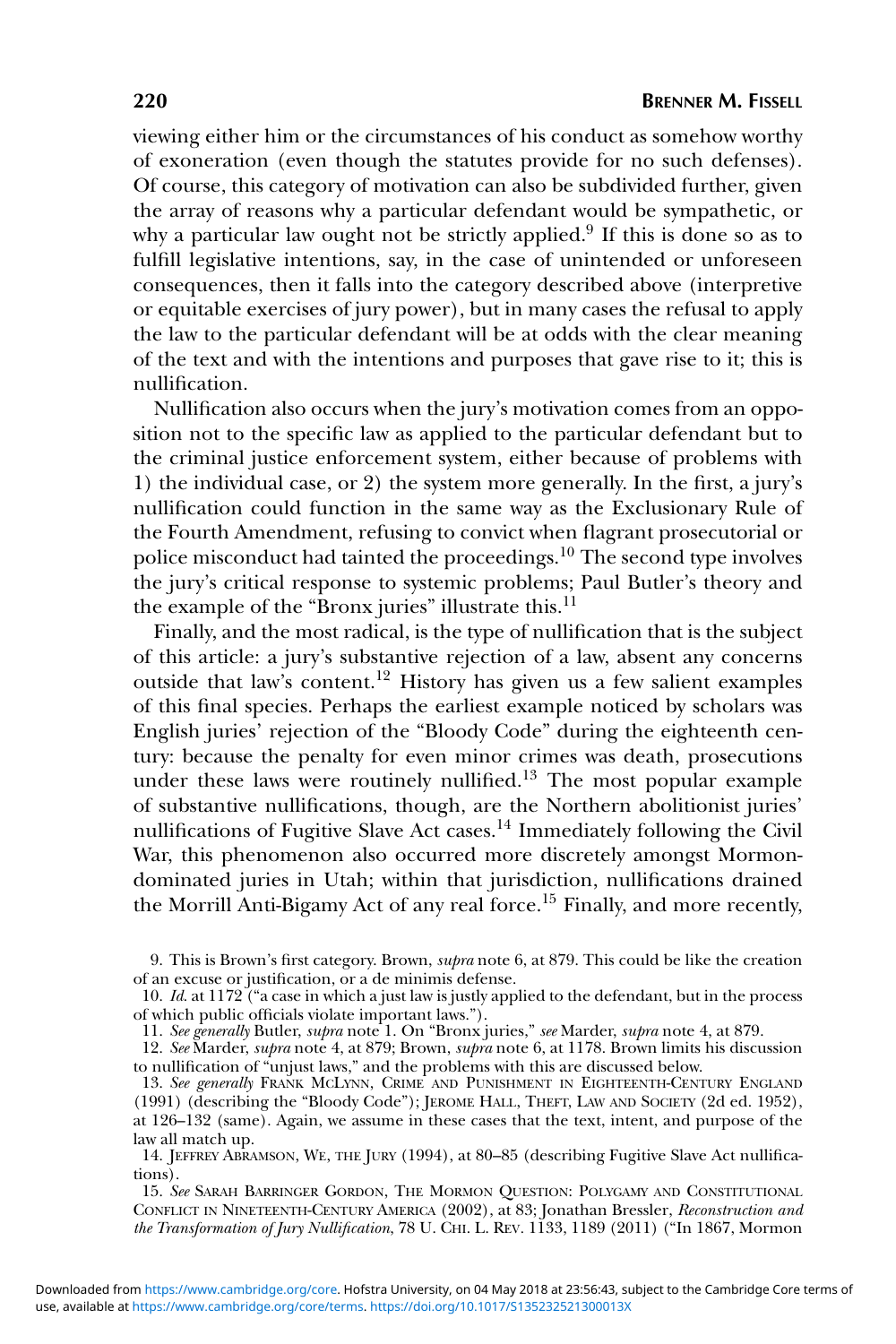the Prohibition laws of the 1920s were fiercely resisted by juries across the nation, and this pronullification sentiment meant that successful convictions were extremely hard to obtain.<sup>16</sup> In all these cases, it was a jury's substantive disagreement with the law itself that led to the nullification.

#### B. The Rule of Law

We now know what substantive jury nullification is, but there is still much to say about the "rule of law." Obviously, legal scholars have written extensively on the rule of law, and in what follows I highlight only the most famous and salient presentations. Nearly all agree that the rule of law consists of a constellation of ideal characteristics that all legal codes should strive to attain. John Finnis writes that the rule of law is the "name commonly given to the state of affairs in which a legal system is legally in good shape."<sup>17</sup> Joseph Raz helps to clarify the object of this "rule": while it is certainly true that the plain meaning of "rule of law" suggests that it concerns itself with individual conduct, "in political and legal theory it has come to be read in a narrower sense, that the government shall be ruled by the law and subject to it."18 What we are talking about, then, is some sort of desirable manner in which the *creation and application* of law is undertaken.19 Lon Fuller lists these desiderata as eight: generality, publicity, clarity, consistency, feasibility, constancy, prospectivity, and congruence.<sup>20</sup> Matthew Kramer helpfully fleshes these out:

- 1. [Law] operates through general norms;
- 2. its norms are promulgated to the people whose conduct is to be authoritatively assessed by reference to them;
- 3. its norms are prospective rather than retrospective;
- 4. the authoritative formulation of its norms are understandable (at least by people with juristic expertise) rather than opaquely unintelligible;
- 5. its norms are logically consistent with one another, and the obligations imposed by those norms can be jointly fulfilled;
- 6. its norms do not require things that are beyond the capabilities of the people who are subject to the norms;
- 7. the content of its norms, instead of being transformed sweepingly and very frequently, remain mostly unchanged for periods of time long enough to induce familiarity; and

leaders even petitioned Congress for the statute's repeal, claiming that the absence of a single conviction demonstrated its inefficacy ... [and a] congressional report conceded that the Morrill Act was a 'dead letter.'").

17. JOHN FINNIS, NATURAL LAW AND NATURAL RIGHTS (1980), at 270.

19. *Id.* at 213 ("As we shall see, what the doctrine requires is the subjection of particular laws to general, open, and stable ones. It is one of the important principles of the doctrine that the making of particular laws should be guided by open and relatively stable general rules.").

20. LON L. FULLER, THE MORALITY OF LAW  $(1969)$ , at 38–39.

<sup>16.</sup> *See* HARRY KALVEN & HANS ZEISEL, THE AMERICAN JURY (1966), at 291.

<sup>18.</sup> JOSEPH RAZ, THE AUTHORITY OF LAW (1979), at 212.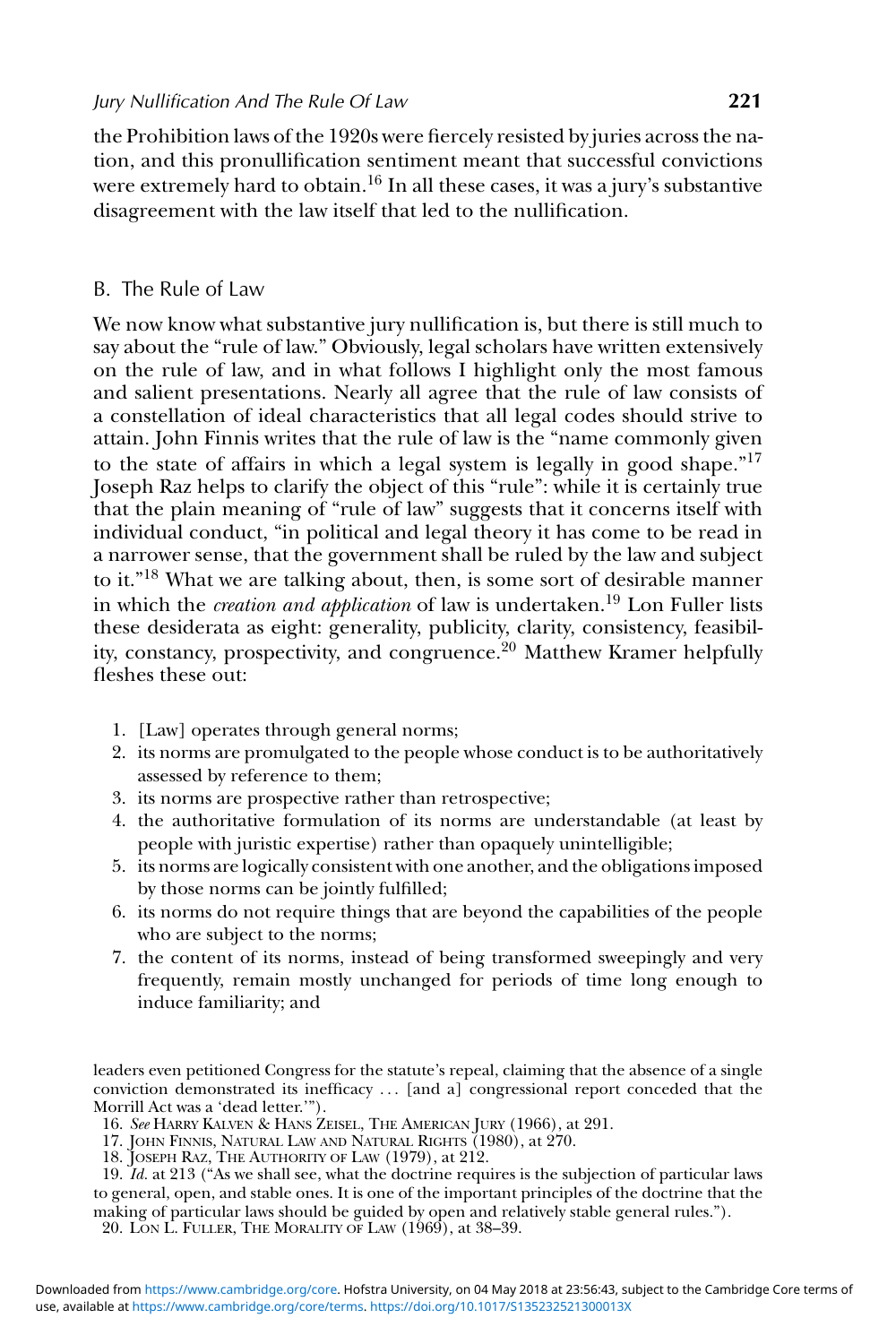8. its norms are generally effectuated in accordance with what they prescribe, so that the formulations of the norms (the laws on the books) are congruent with the ways in which they are implemented (the laws in practice). $21$ 

With some additions and subtractions, most major theorists agree.<sup>22</sup> The whole point of the desiderata, it should be noted, is to maximize law's capability "of guiding the behaviour of its subjects,"<sup>23</sup> giving some settled framework of expectations within which human freedom can be maximized.<sup>24</sup> As said above, though, it is important to note that the rule of law is not the sole consideration in assessing the actions of a legal system; in some cases its value may be outweighed by other ideals.25

While many of the elements of the rule of law are relevant to the question of jury nullification, throughout this article my focus is the outcomeconsistency aspect of that concept. This is really an amalgamation of Fuller's first and eighth desiderata: generality and congruence. Generality, because we expect like cases to have the same outcomes. Congruence, because we expect this consistency of outcomes to be determined by the authoritative norm and not some other source. "[T]hose people who have authority to make, administer, and apply the rules in an official capacity," Finnis states, "do actually administer the law consistently and in accordance with its tenor."26 Or as Kramer writes, the "laws on the books" must align with the "laws in practice," and if this happens, identical cases will have identical results.27

#### **III. ACCOMMODATIONIST LITERATURE**

Given the above definitions of "jury nullification" and the "rule of law," the common objection to their reconciliation becomes obvious: nullification can produce disparate outcomes in like cases and does so based upon something other than the formal law. Recent scholarship, though, resists this conclusion.

21. MATTHEW KRAMER, OBJECTIVITY AND THE RULE OF LAW (2007), at 104.

25. Think, for example, of the tradition of prosecutorial and police discretion in the United States and other countries—this undermines the rule of law, but the alternative of a zerodiscretion system seems to sacrifice too much for the little it would provide.

26. FINNIS, *supra* note 17, at 271.

<sup>22.</sup> JOHN RAWLS, THEORY OF JUSTICE (1st ed. 2005), at 236–238; RAZ, *supra* note 18, at 216–218; FINNIS, *supra* note 17, at 270–271.

<sup>23.</sup> RAZ, *supra* note 18, at 214.

<sup>24.</sup> *Id*. at 219; FINNIS, *supra* note 17, at 273 ("[The] fundamental point of the desiderata is to secure to the subjects of authority the dignity of self-direction and freedom from certain forms of manipulation."); F.A. HAYEK, THE ROAD TO SERFDOM (1944), at 54 ("[S]tripped of all technicalities this means that government in all its actions is bound by rules fixed and announced beforehand—rules which make it possible to foresee with fair certainty how the authority will use its coercive powers in given circumstances, and to plan one's individual affairs on the basis of this knowledge."); RAWLS, *supra* note 22, at 235 (describing why the rule of law is closely related to liberty and is in contradiction with the exertion of arbitrary power).

<sup>27.</sup> KRAMER, *supra* note 21, at 104.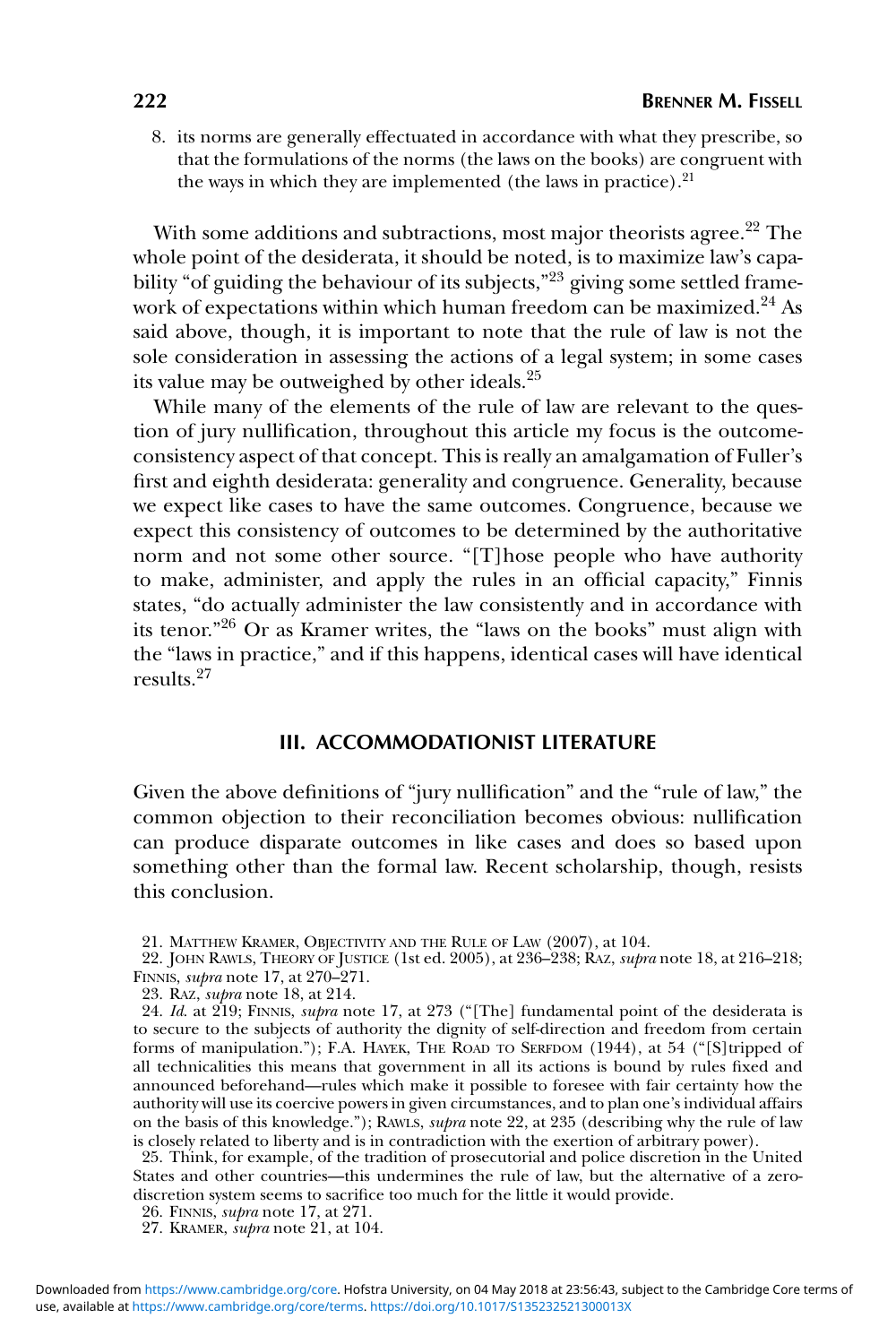#### A. Darryl Brown

The most systematic attempt is made by Darryl Brown. Brown begins by contrasting older formalist and textualist understandings of the rule of law with newer theories. The former erred in their assumption that the sources of law are purely positive and devoid of moral considerations.28 By contrast, contemporary legal theory accounts for law's "inextricable interaction with its larger social context."29 Brown highlights a few individual theorists.

Dworkin's critique of Hartian positivism "broaden[s] the sources to which legal decisionmakers ... should turn" and includes the "general principles  $\ldots$  implicit in prior decisions."<sup>30</sup> Importantly, this allows for an importation of "principles of personal and political morality,"31 and the necessary "integrity" of the law means that in the case of conflict, these principles will trump a positive law.32 Brown also references the work of Margaret Radin, who argues that the rule of law is a "pragmatic, normative activity" and that "strong social agreement" determines a rule's relevance to a particular case.<sup>33</sup> Also discussed are Randy Barnett and William Eskridge, all to support the idea that public morality, and not just positive text, is a foundation of the rule of law.<sup>34</sup>

Brown applies his reading<sup>35</sup> of these thinkers to the case of substantive nullification and works toward a reconciliation. He begins by framing the question as one of nullifying an "unjust law," what he calls a "response to norm violation."36 His first answer is that "unjust" statutes are (or will often be) products of flawed legislative processes or governmental structure: if a positive law comes from "undemocratic" sources, it can and should be nullified.<sup>37</sup> After this, Brown appeals to Dworkin—an "unjust" statute fails to have integrity, and by diverging from the deeper "personal and political morality" of the community it loses its obligatory status.38 Radin and Eskridge would agree, Brown thinks, because "the written statute ... contravenes widely held social conventions and norms."<sup>39</sup> Overall, the idea is that an extratextual source—the morality of the community—informs and can sometimes trump the actual text, but that this source is ultimately *more* informative as to legal status than the latter.

- 28. Brown, *supra* note 6, at 1158–1159.
- 29. *Id*. at 1162.
- 30. *Id*. at 1163.
- 31. RONALD DWORKIN, LAW'S EMPIRE (1986), at 96.
- 32. *Id*. at 187–190.

33. Margaret Jane Radin, *Reconsidering the Rule of Law*, 69 B.U. L. REV. 781, 809–814 (1989).

34. Brown, *supra* note 6, at 1165.

35. He may be mistaken in his interpretation of these prior theories, but that is not of primary concern to us. *See* DWORKIN, *supra* note 31, at 101–113 (discussing the case of a judge applying an evil law).

36. Brown, *supra* note 6, at 1178 (mentioning all of the familiar historical examples).

37. *Id*. at 1180.

38. *Id*. at 1182.

39. *Id*.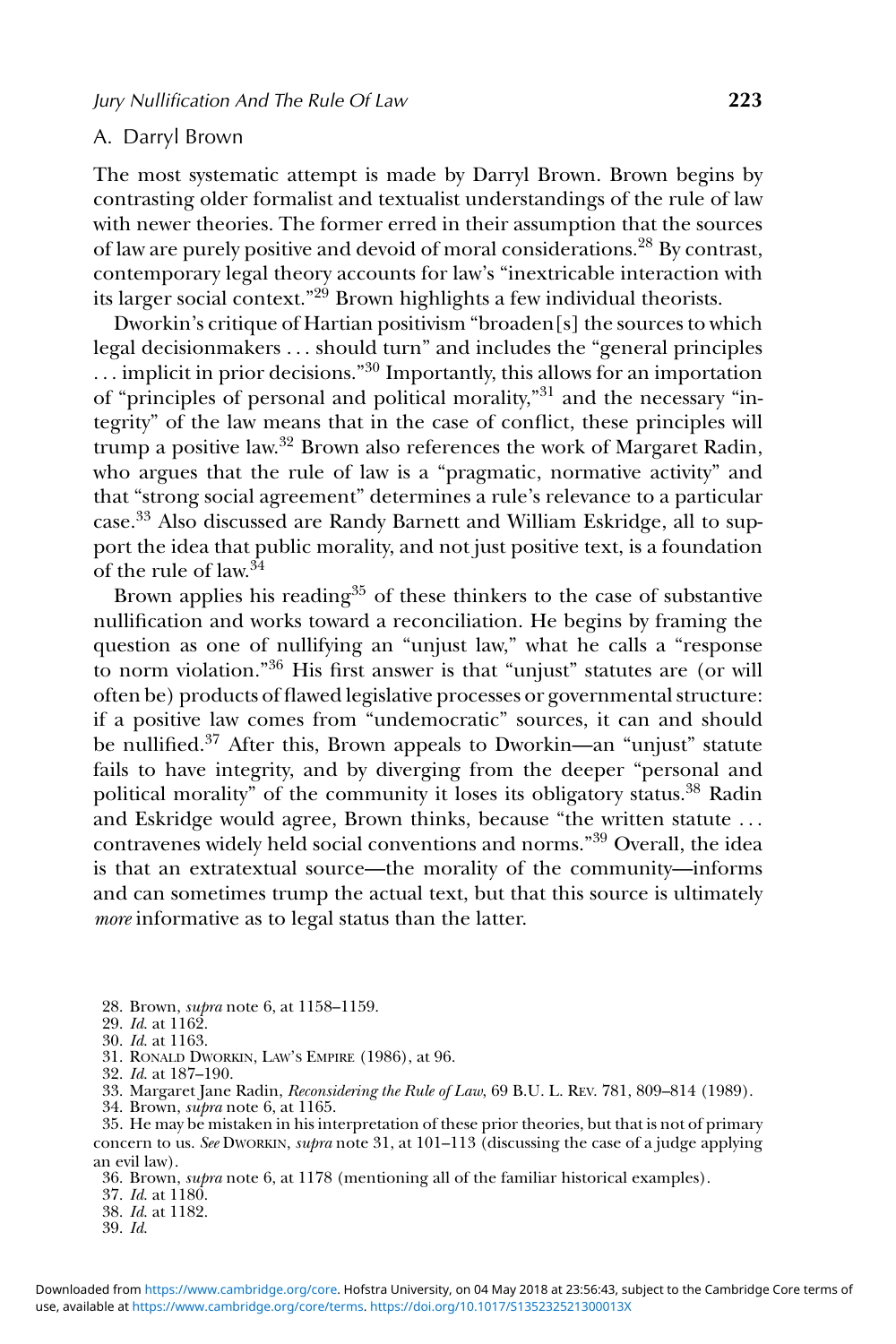#### B. Nancy Marder

Nancy Marder gives another in-depth treatment of the topic. She mentions the familiar historical "unjust law" examples discussed above  $40$  but also draws attention to contemporary cases, such as "three strikes" laws and abortionrelated nullifications.41 Marder takes a "process view" of nullification and its place in the rule of law; in the context of "not applying a bad law," she sees nullification as an appropriate "feedback" mechanism that "informs [other branches] when they have overstepped their bounds."<sup>42</sup> Beyond this, substantive rejections have a salutary "moderating effect," and ensure that the law "fits more closely with local views."<sup>43</sup> Finally, she argues that the system presupposes these nullifications, as the jury has always been seen (and valued) as the "conscience of the community."<sup>44</sup> It would also be particularly perverse, she thinks, to force jurors to serve, but to then demand that they act against their own consciences.45 When discussing traditional formalist objections to substantive nullifications, Marder notes that judicial and prosecutorial discretion already creates a great deal of "variation" in the substantive application of a law and that the effects of a single nullification are very limited.<sup>46</sup> Even when a community's moral stance on a given law is unsettled—as with abortion—Marder still thinks that nullification is valuable as a "vehicle for expression" for a particular viewpoint.<sup>47</sup>

#### C. Jenny Carroll

A very recent article by Jenny Carroll echoes these themes. She draws heavily from Brown's work and cites the same modern rule-of-law theorists that enable Brown to achieve his own accommodation, arguing that when the law "confounds the citizen's notions of morality ... [the citizen] will write a new meaning in his resistance."<sup>48</sup> The content of this moral meaning, of course, comes from the "community [law] commands" and "the citizen's own experience."<sup>49</sup> Thus, again we find the idea that the rule of law can and should allow for the trumping of positive text by community morality:

48. Jenny Carroll, *Nullification as Law*, 102 GEO. L.J. (forthcoming, 2014), at 48, *available at* http://papers.ssrn.com/sol3/papers.cfm?abstract\_id=2190703&download=yes. An outline of her arguments in this work is found in the section of her earlier article, Jenny E. Carroll, *The Jury's Second Coming*, 100 GEO. L.J. 657, 693–698 (2012).

49. Carroll, Nullification, supra *note* 48, at 54.

<sup>40.</sup> Marder, *supra* note 4, at 892–894.

<sup>41.</sup> *Id*. at 895.

<sup>42.</sup> *Id*. at 925.

<sup>43.</sup> *Id*. at 929. 44. *Id*. at 932.

<sup>45.</sup> *Id*.

<sup>46.</sup> *Id*. at 935–936. She does admit that if they became systematic, this would be a problem, but she offers no limiting principle that would prevent this.

<sup>47.</sup> *Id*.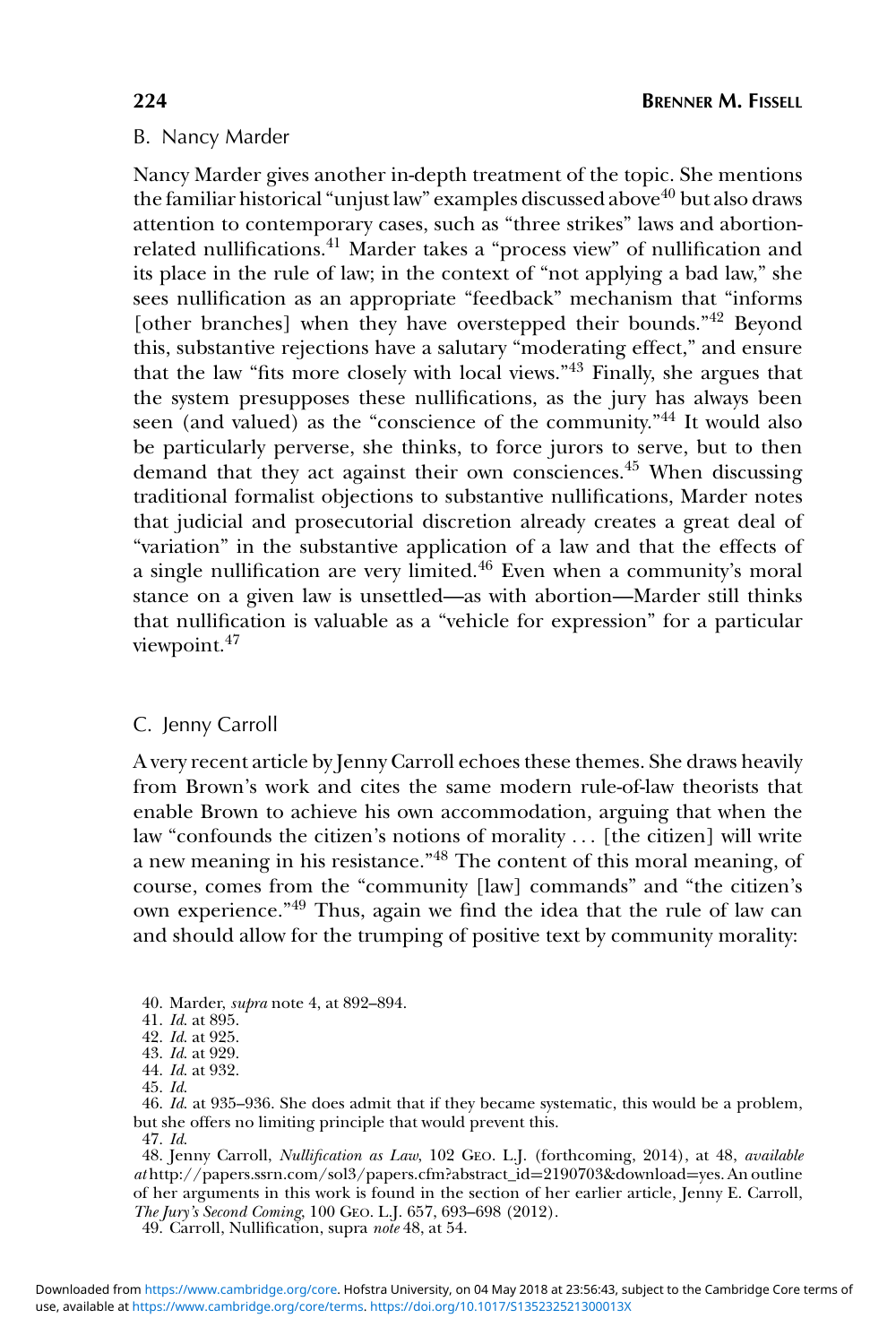We gather the meaning passed to us by the formal government, and we hold this meaning side-by-side to our own understanding and expectation. There may be little divergence between the two. We may accept the law as delivered, thankful that some other force did the heavy lifting of law-creation. But other times, this comparison may confound our sense of social norms. In these moments when our nomos rings discordant with positive law, our social norms likely provide a *better* guide to the "law in action" than the "law on the books."<sup>50</sup>

Carroll also hints at the "feedback" and "expression" justifications noted by Marder.<sup>51</sup>

#### D. Summary

All of these recent theorists endeavor to accommodate jury nullification within the rule of law, and they do so by employing a version of the latter concept in which community morality is essentially determinative. For all, a direct conflict between positive law and settled community morality ends with the latter as victor. The rule of law surely encompasses the "legality" virtues that promulgated text provides, but for these theorists, this is less important than the morality that first inspired the text and sustains its legitimacy. They essentially expand what "law" is, construing a community morality's subversion of the text as an internal revision of law by law, and not a defeat of law altogether. Armed with such a conception of the rule of law, nullification of "unjust" laws seems to be no threat.

#### **IV. CORRECTIONS**

Let us assume that this is indeed true—that nullification of an "unjust" law by a just jury is no problem. Even if community morality is determinative in this way (used from here on to mean *conventional* community morality),  $52$ the accommodationist theories have still missed out on a large part of the picture. It is not enough to say that nullification of an "unjust" law by a just

50. *Id*. at 50 (emphasis added).

52. "Conventional" as opposed to some deeper "community morality" that might come from the interpretations of an epistemically privileged observer (as in Dworkinian theory). *See* DWORKIN, *supra* note 31, at 201 (describing level of concern needed for the four requirements of associative obligations: "The concern they require is an interpretive property of the group's practices of asserting and acknowledging responsibilities—these must be practices that people with the right level of concern would adopt—not a psychological property of some fixed number of the actual members.").

<sup>51.</sup> *Id*. at 52 ("[N]ullification is a warning that whatever the formal construct of the law, it exists apart from the citizen's own understanding of the law. It demands correction of constructs of the law that do not account for the citizen's lived experience and expectations of the law as a result of those experiences..."); *id*. at 55 ("That the citizen juror's sense of justice may be inconsistent with or in direct conflict with a larger national sense does not undermine its value or displace it as a possible source of law."). She calls the jury a "forum for our dissent." *Id*.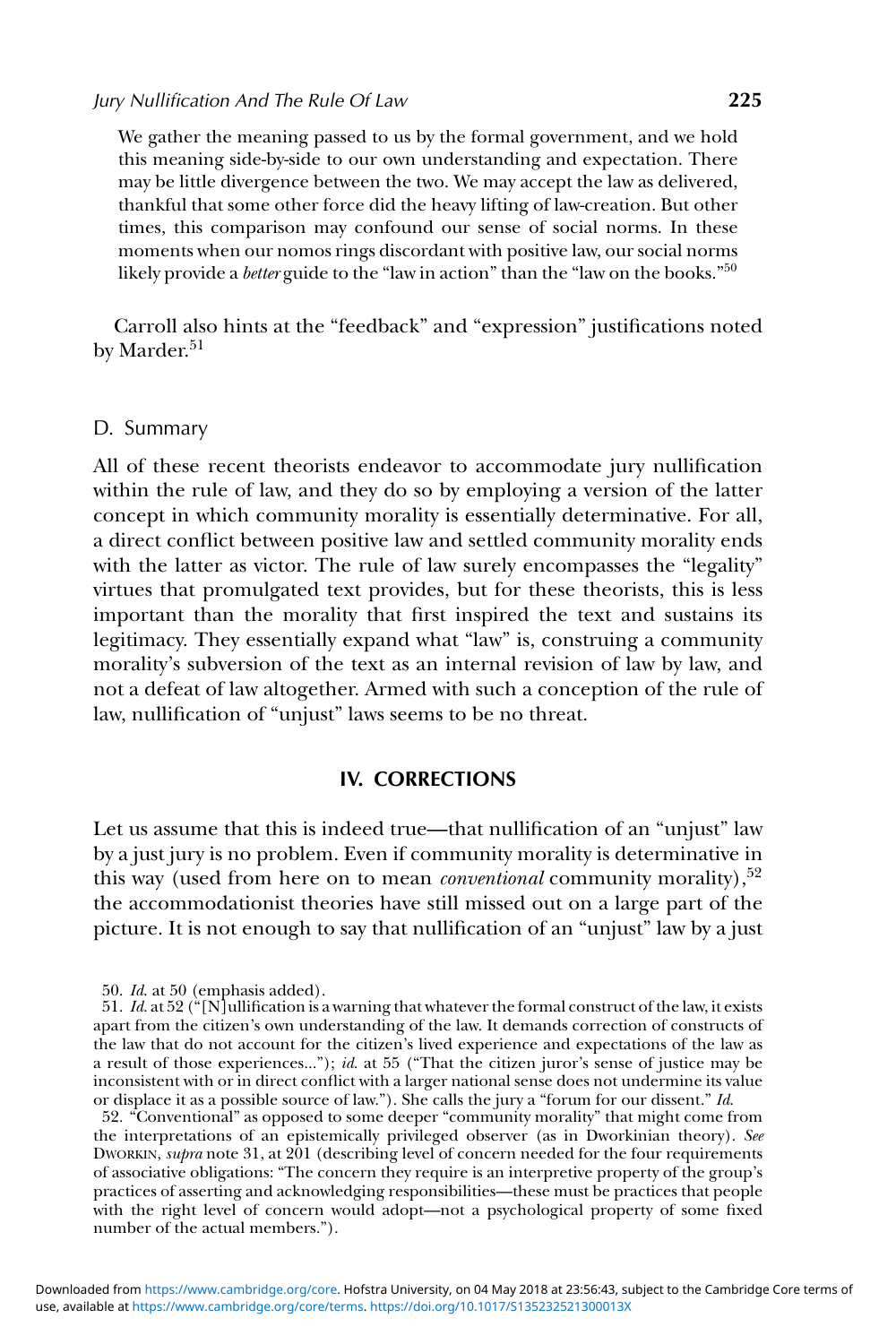"community" morality is acceptable—the question must be framed more broadly.

#### A. Nonsubstantive, Process View of the Rule of Law

The problem is that these cases have been analyzed with the moral qualities preassigned: an "unjust" law and a "just" community morality. Instead, the phenomenon of nullification as substantive rejection of law must itself be assessed without regard for the substance of the law at issue.

This is true because the rule of law is itself nonsubstantive; it is a vehicle for producing outcomes in a certain manner, but the outcomes themselves need not be defined. The rule of law really embodies *process* values, not substantive values. One look at its precepts makes this clear: a general, public, clear, consistent, feasible, constant, prospective, and congruent system of wickedness is entirely conceivable. As Raz notes, "[T]his conception of the rule of law is a formal one. It says nothing about how the law is to be made: by tyrants, democratic majorities, or any other way. It says nothing about fundamental rights, about equality, or justice."53 Rawls, too, concludes that the rule of law is "compatible with injustice,"54 noting that the precepts "impose rather weak constraints on the basic structure, but ones that are not by any means negligible."55 The rule of law, then, is a constellation of procedural values—a set of means that can be used to serve both just and unjust ends.

This has two implications for our discussion. First, it means that any analysis of the rule of law's compatibility with nullification cannot depend upon the substantive quality of the law or the jury action at issue. The justice or injustice of a law or a nullifying jury cannot be determinative—it is the effect of the nullification on the eight *procedural* desiderata that matters, not its effect on justice. Second, it means that we must conduct the rule of law analysis in each and every possible type of substantive nullification, regardless of the substance. We cannot limit our frame of reference to only one case, as the rule of law will be affected in all of them. Because the rule of law is nonsubstantive, the scope of inquiry must be widened to encompass

<sup>53.</sup> RAZ, *supra* note 18, at 214.

<sup>54.</sup> RAWLS, *supra* note 22, at 236. There is really only one continuing debate surrounding the "internal morality" or inherent value of the rule-of-law precepts: the Kramer-Simmonds debate. *Compare* Matthew Kramer, *For the Record: A Final Reply to N.E. Simmonds*, 56 AM. J. JURIS. 115 (2011), *with* N.E. Simmonds, *Kramer's High Noon*, 56 AM. J. JURIS. 135 (2011). Both sides would agree that the "justice" or "injustice" of a given rule of law is determined by the substantive content of the rules being promulgated—the debate is merely about the effect (positive, negative, or neutral) that the rule of law has on the implementation of that given substantive policy. Even if we agree with Simmonds that there is some "internal" justice or morality in the rule of law, then, this is not to say that there can be no unjust rule of law. It means only that a rule of law that on the whole implements an unjust system of norms is, by virtue of the eight demands, made slightly less bad.

<sup>55.</sup> RAWLS, *supra* note 22, at 236.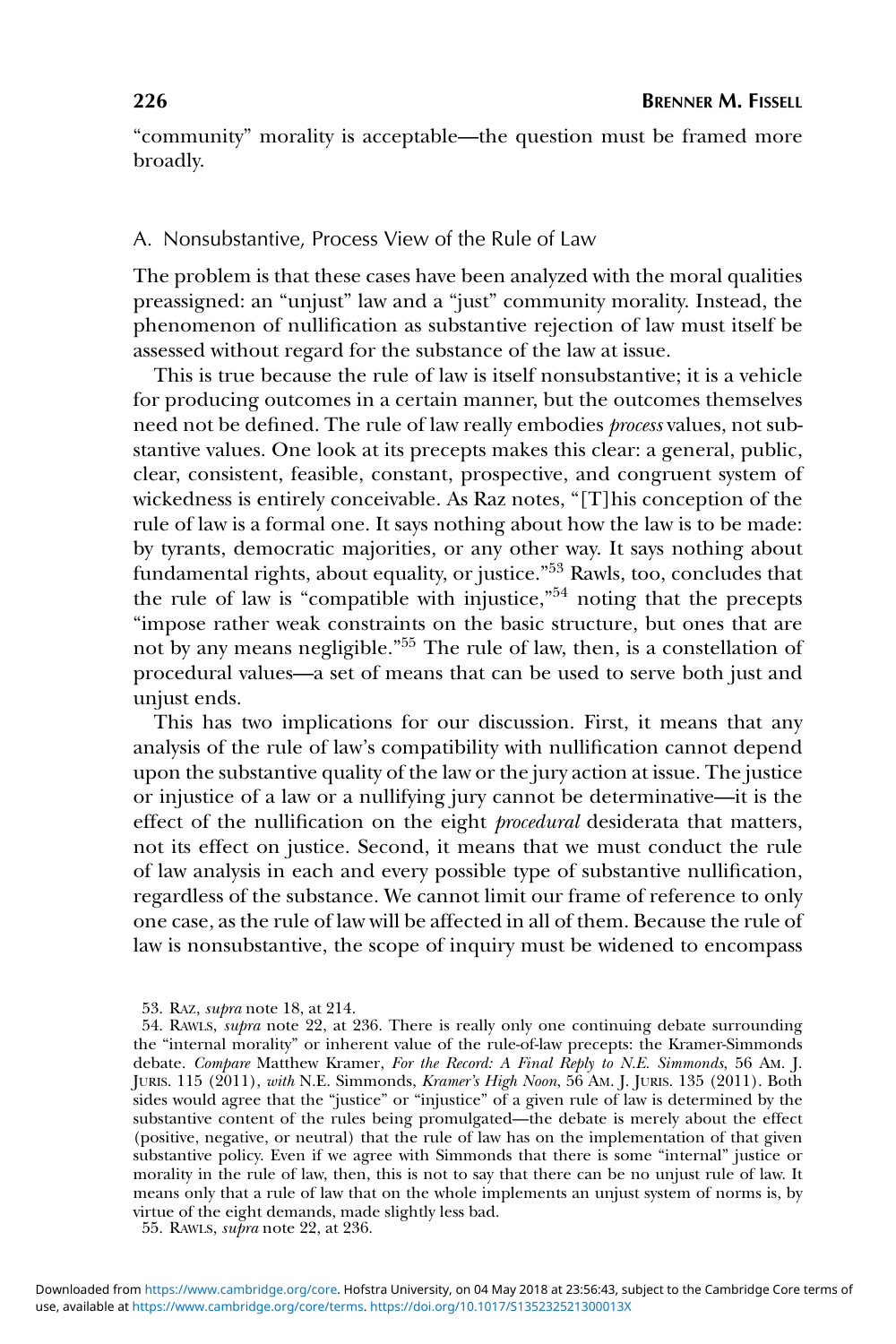all versions of the phenomenon being discussed, and not just one species of it.

Some accommodationists commit an error with respect to the first conclusion—they mistakenly allow for the moral qualities of the law to be determinative in their rule-of-law analysis. This becomes clear when their responses to what I call the "inverse scenario" are juxtaposed alongside their approbation of the paradigmatic case. That is, they express disapproval when a just law is nullified by an unjust jury, but approval when an unjust law is nullified by a just jury. How can they distinguish between the two, though, without appealing to the moral qualities of the law—something that we agree is extraneous?

Brown discusses the "inverse scenario" in the context of Southern juries' refusal to convict white defendants accused of violence against blacks, but his treatment is problematic.<sup>56</sup> First, he attempts to avoid the question posed above by framing the Southern juries' actions as mere biased *applications* and not substantive rejections, but this provides us with no real answers.<sup>57</sup> When at last confronted by the problem, Brown's answer is frank but deeply unsatisfying:

The question may be a close enough one, though, or that distinction slim enough, that the difference is ultimately one of moral viewpoint or substantive principle: the southern acquittals were illegitimate because they were racist, while the Slave Act or capital crime acquittals were lawful because they were based on a moral commitment we agree should inform our law.58

Brown admits that the quality of the "morality" does all of the delineating work. As we say above, though, a nullification's moral quality has no bearing

56. Brown, *supra* note 6, at 1192.

<sup>57.</sup> These are unacceptable, he says, because they are applications skewed by "pure prejudice or animosity." *Id*. at 1193. Even if this is true, does the distinction between application and rejection give us the principled delineator that we are searching for? It may mean that the jury is not "disagreeing" with the law substantively, but if anything, this brings the action *more* in line with the rule of law. Second, even if Brown is right, and race-based nullifications are not substantive rejections, this means only that his treatment is ever *more* incomplete: it means that he does not discuss the inverse scenario at all. Finally, in any case there is good reason to doubt even this first attempt at delineation: these Southern nullifications *are* but another form of substantive rejection of the law. Race-based nullifications are bias writ large—they proceed from a negative view that the jury has about an entire subset of the population and not just an individual. The racist juries object to the blanket prohibition of "assault" (or killing) of "persons" because they believe that no blacks should count as "persons" and that the beatings and lynchings of *these* people is entirely acceptable as a matter of public morality. To call this a disagreement about "application" misses, or makes light of, the fundamental disagreement. As Michal Belknap writes, "The slaying of a civil rights worker lay outside the boundaries of that crime [of murder] as delineated 'by the community conscience' of Alabama." MICHAL R. BELKNAP, FEDERAL LAW AND SOUTHERN ORDER: RACIAL VIOLENCE AND CONSTITUTIONAL CONFLICT IN THE POST-BROWN SOUTH (1987), at 189.

<sup>58.</sup> Brown, *supra* note 6, at 1194 n.176.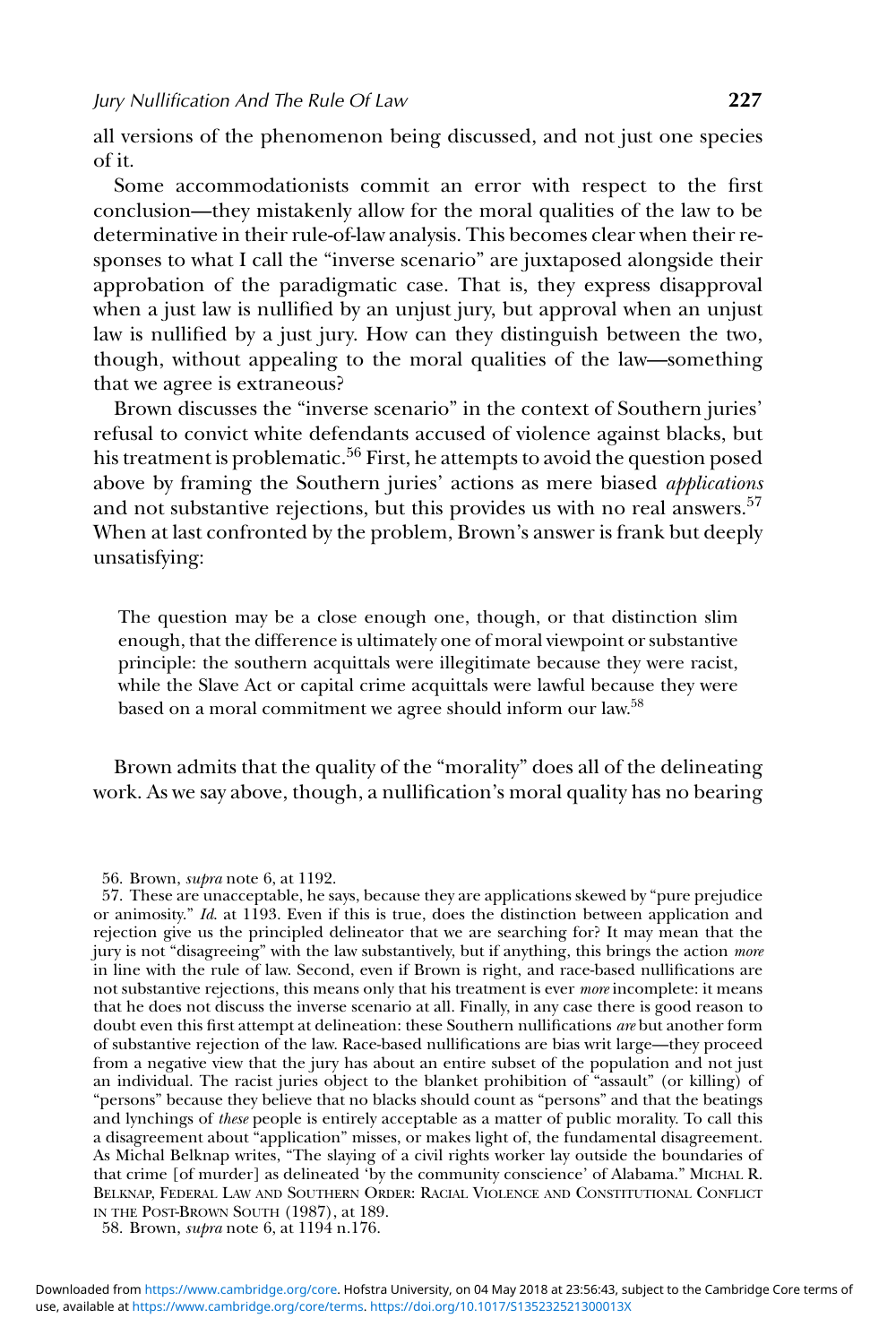on its comportment with the rule of law—the rule of law "says ... nothing about justice."59

Other accommodationists do not attempt to distinguish between the unjust-law nullification and the "inverse scenario"; instead, they seem to take the more consistent (but more intuitively problematic) approach of *accepting* the inverse scenario as compatible with the rule of law. They make an error with respect to the second conclusion from above (that all possibilities must be analyzed). Marder, for example, concludes that *all* substantive nullifications serve as a valuable "vehicle for expression" for a particular viewpoint.<sup>60</sup> But what value is advanced by clearly immoral nullifications? Why, say, should racism be afforded any vehicle by which it can be expressed? Her theory depends upon an acceptance of *all* viewpoints as having at least some value, but only the most committed moral relativist would go this far. Carroll also raises the possibility of the inverse scenario but fails to appreciate that her observation significantly undermines her larger thesis: "But we are also a dangerous force when our own concept of justice is grounded in prejudice or 'cruel, cruel, ignorance.'"<sup>61</sup> It is precisely this ability of individual communities (and juries) to define for themselves what "justice" is that threatens most seriously the rule of law.

While it may seem as though these theorists are consistent in their approval of all substantive nullifications regardless of moral quality, their treatment of the inverse scenario is really so light that it constitutes an evasion. The vast majority of their discussions involve the palatable case of the unjustlaw nullification, with the inverse scenario addressed in only one or two sentences. Because, like Brown, they forget that the rule of law is a procedural value and not a substantive one, they essentially limit their arguments to one substantive possibility—the unjust law and the just community morality. Recall, though, that the rule of law's procedural character means that it can be advanced or threatened in any substantive setting. Marder and Carroll err by failing to account fully for all possible permutations of law quality and jury quality. The accommodationists narrow the scope of the observed phenomenon, cherry-picking one unobjectionable species from what is a larger and more differentiated genus.

This is probably because no one could really believe that an unjust jury nullifying a just law would be compatible with the rule of law; none of the accommodationists' theories make sense once the inverse scenario is introduced. Their arguments rest upon an implicit assumption that the community morality being stifled by the positive law is itself more salubrious. If it is granted that the community is wicked, then the liberation of that morality seems far less desirable, and appeals to Dworkinian "principle" and "integrity" become inapposite. By incorporating this assumption, though these theorists import considerations that are extraneous to the rule of law.

<sup>59.</sup> RAZ, *supra* note 18, at 214.

<sup>60.</sup> Marder, *supra* note 4, at 935–936.

<sup>61.</sup> Carroll, Jury Nullification, *supra* note 48, at 65.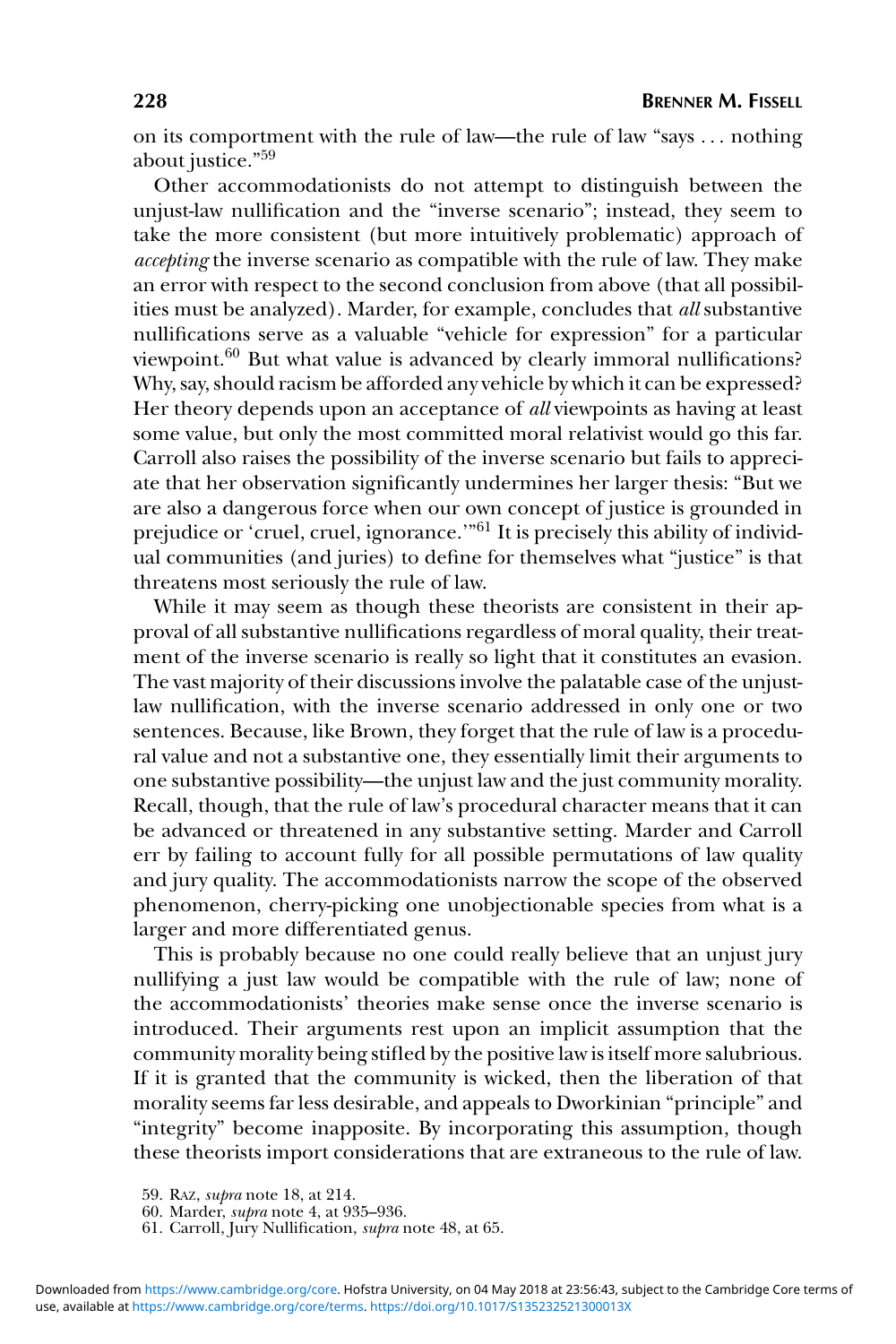These considerations help to narrow the scope of the inquiry to only the most palatable case, but do so mistakenly.

#### B. Bifurcated Morality

The accommodationists make a second major mistake: they take too simplistic a view of "community" morality. A bifurcated understanding is necessary, because the morality of the area bound by the law need not always align with that of the area from which the jury panel will be selected, and, because the morality of the *jury* is determinative, the possibility of nonalignment has consequences for the rule of law.

With respect to nullification, one must speak of the "community morality" in two senses and not only one: the conventional morality of the jurisdiction that has input over and is affected by the legislation (*jurisdictional morality*), and the conventional morality of the area from which a venire and ultimately a jury panel—will be selected (*vicinage morality*). These two communities of morality need not always be in agreement. Interests, values, and opinions can diverge between people and groups, often sharply and often geographically. One need look no further than recent electoral maps, where "red" and "blue" counties generally come in large, geographically based clusters.<sup>62</sup> There are many examples of this geographic moral divergence, where different locales take opposing views on the acceptability of conduct.<sup>63</sup> The accommodationists err in their undifferentiated account of "community" morality; their theory relies upon a somewhat naïve assumption of universal agreement that does not bear out in our pluralistic society.

More seriously, this incorrect assumption leads them to miss out on the highly problematic implications that divergent moralities can have for the rule of law. *Localistic* nullifications can arise when a vicinage morality diverges sharply from that of the larger jurisdiction (aberrant localism) and also when it takes an entrenched position on what is still an unsettled question at the jurisdictional level (quasi-representative localism). Localistic nullifications in these cases threaten the rule of law, and the accommodationists have only weak replies to these objections.

In his discussion of race-based Southern nullifications, Brown notes that these scenarios "seem to occur largely when local norms and sentiments strongly conflict with statutes and principles reflecting the consensus of the larger, national community."<sup>64</sup> After raising this possibility of localistic divergence, though, and concluding that *these* nullifications violate the rule

<sup>62.</sup> *See, e.g.*, the results from the 2012 presidential election. *2012 Presidential Election Results*, WASHINGTON POST *available at* http://www.washingtonpost.com/wp-srv/special/ politics/election-map-2012/president.

<sup>63.</sup> *See, e.g.*, Joseph Bafumi & Joseph Parent, *International Polarity and America's Polarization*, 49 INT'L POL. 1 (2012).

<sup>64.</sup> Brown, *supra* note 6, at 1193.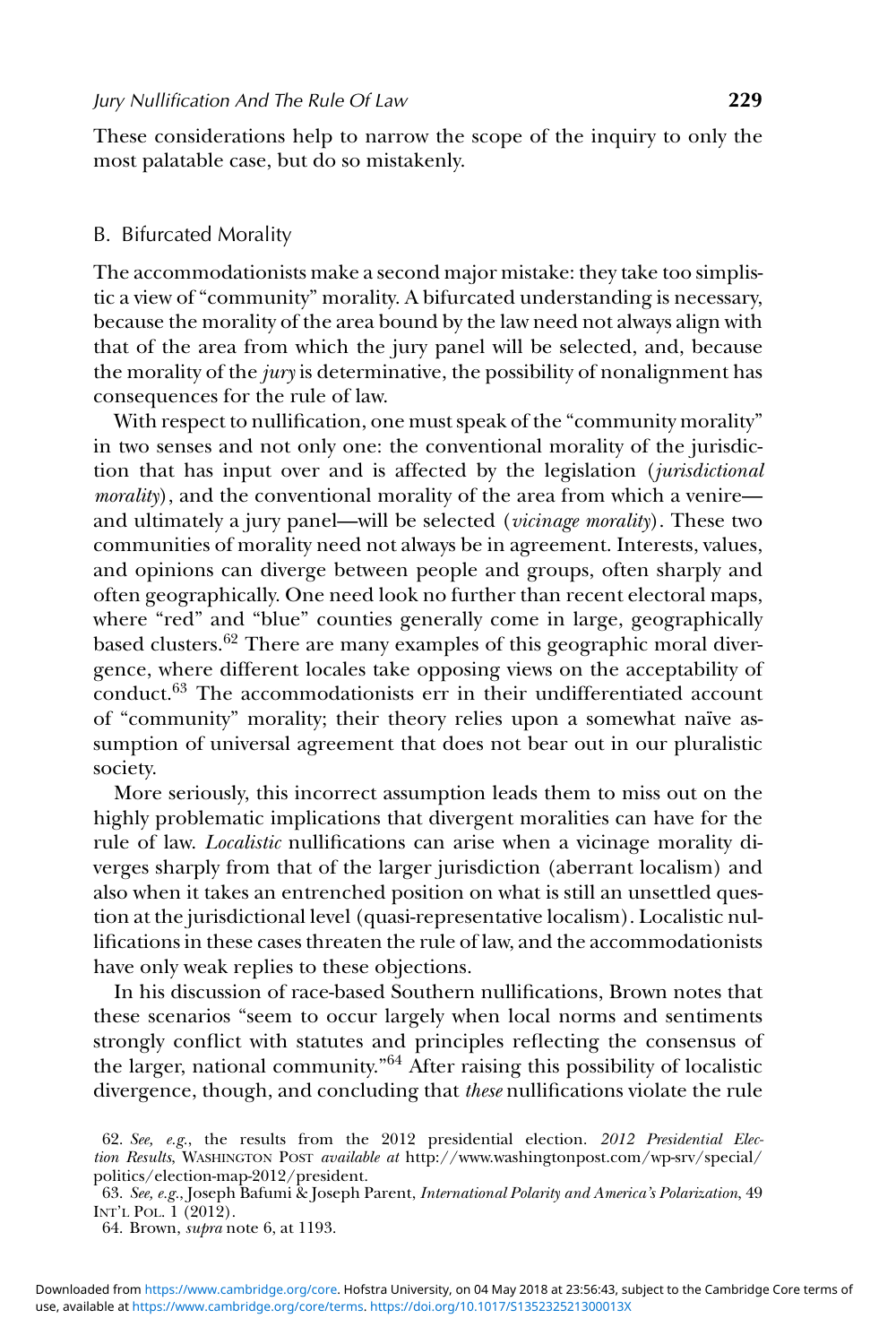of law, he refrains from abstracting any lesson from it beyond the specific context of racism.<sup>65</sup> Surely there are other pernicious types of localism besides racism, many of which are equally threatening to rule-of-law values. Moreover, it is not clear that the Southern United States example is a good example of "localism." As Brown himself admits, this was an extraordinary case where a very large percentage of the population was living somewhat outside of the rule of law.<sup>66</sup> Localistic nullifications can arise in more ordinary circumstances, but Brown's theory does not address these.

Marder seems to equally miss out on the problematic implications of localism. She says that "this form of nullification may result in national or state laws being tailored according to more regional or local views," but sees no problem with that.<sup>67</sup> In fact, she calls it an "advantage," and understands this to be licensed by the Constitutional demand that juries be locally composed.<sup>68</sup> First, it is wrong to conclude that nullification will "tailor" the implementation of a law; as discussed in the beginning, nullification totally rejects or cancels that law. Beyond this, that the Constitution values juries' local composition does not mean that it values local opinion with respect to the substantive content *of the law*. Again, we are thrown back to the original question: What is the role of the "jury," decider of law or of fact, as written in the Seventh Amendment? With what theory of Constitutional interpretation would we decide this question—originalism, and so on? Marder's invocation of the Constitution introduces a host of questions that go unanswered, and it may even work against her theory. $69$ 

Carroll, too, seems unaware of the problems of localism. "That the citizen juror's sense of justice may be inconsistent with or in direct conflict with a larger national sense does not undermine its value or displace it as a possible source of law,"70 she argues. It is unclear how she can support this. Perhaps she believes that the "rule of law" can exist at a local level and need not be uniform across the legislative jurisdiction, but this seems highly improbable.<sup>71</sup> How can a "rule of law" admit of private senses of

65. *Id*. at 1194 n.176 ("The question may be a close enough one, though, or that distinction slim enough, that the difference is ultimately one of moral viewpoint or substantive principle.").

66. Brown's second answer is also unsatisfying. He admits that the localistic Southern nullifications violated the rule of law but notes that the rule of law had already broken down in those circumstances—judges, police, and legislators all created a racist version of justice. Thus, nullification is not *cause* of the rule of law's breakdown in that locality but is just another emanation or effect: it is the larger "lack of a supportive, sustaining political and moral culture" that is the problem. *Id*. at 1196. Again, this is simply not responsive. That nullification is a product—and not the first cause—of a breakdown of the rule of law does not mean that this product does not itself represent a continuing violation.

67. Marder, *supra* note 4, 898.

68. *Id*. at 929.

69. Say, if the Seventh Amendment were interpreted using a Living Constitution approach, then the widely accepted contemporary view of juries as solely "finders of fact" would foreclose her appeal.

70. Carroll, Jury Nullification, *supra* note 48, at 55.

71. It seems obvious for one reason: because the entire point or value of the constellation of rule-of-law precepts is *predictability*. Law must guide behavior, and to do so, it must be predictable. RAZ, *supra* note 18, at 214, 220; RAWLS, *supra* note 22, at 235 ("[Legal rules]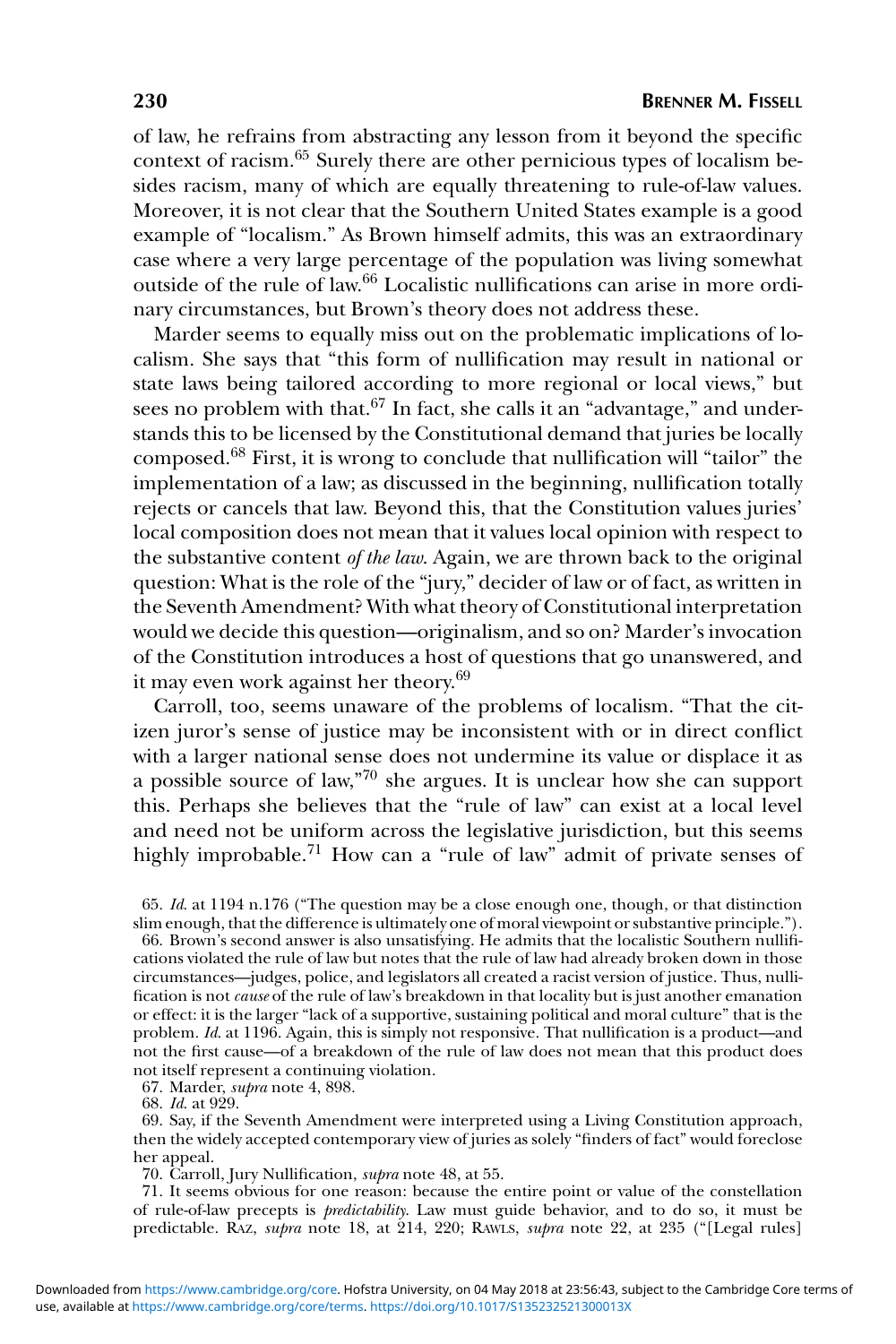justice that "direct[ly] conflict" with the national morality that has motivated the promulgation of the text? Again, Carroll has committed the same error that Brown candidly admits to—she limits her thinking to a palatable example in which she agrees with the outcome, and does not consider less salutary possibilities. If taken at face value, though, her proposition is really "the passage that ate the rule of law."72 Surely we would not allow private "sense[s] of justice" to trump universal rules if these private senses directly undermined the most basic presuppositions of liberal society.<sup>73</sup>

If we accept the possibility of a bifurcated and divergent local and jurisdictional morality, then the determinative, unreviewable character of local views (through the jury) means that nullification *can* threaten the rule of law through localistic nullifications.

#### **V. NEW POSSIBILITIES, REVISED CONCLUSIONS**

Having identified these two major errors in accommodationist literature, it is necessary to revisit the issue of substantive nullifications after taking into account their correction. Once it is accepted that the phenomenon must be analyzed nonsubstantively (as a procedural mechanism that can admit of different substantive results), and with a bifurcated understanding of "community morality," the range of possible outcomes expands. The simple case of a just jury nullifying an unjust law becomes but one species of a larger genus, and not at all representative of the greater set—instead, it is in the minority.

It is helpful to lay out the array of possible situations. Below, positive law is signified by "PL," with jurisdictional morality as "JM," and vicinage morality as "VM." In surveying these possibilities, we assume that when a vicinage morality aligns with the positive law, it will not nullify. Here are the possibilities:

A. The Case of the Broken Compromise

PL but no settled JM AND either no settled VM

constitute grounds upon which persons can rely on one another and rightly object when their *expectations* are not fulfilled."); FINNIS, *supra* note 17, at 272. All this means that the "rule of law" precepts must be measured at the level at which the content of the rules are promulgated and apply: the jurisdictional level. It is the prospective promulgation of the rule content that enables law's strictures to be known and therefore allows them to guide conduct in a predictable manner. If we allowed for localities to be the index of the rule of law, then we would destroy this function—the morality or sentiment of the given community at a given time might never be known in advance by a defendant, and passers-through would be especially helpless. Law ceases to be knowable and thus predictable when it becomes divorced from the legal rule that applies to the jurisdiction. For this reason, among others, the rule of law cannot admit of localism. This is not to say that local *jurisdictions* are not compatible with it. *See infra* note 93.

72. Lawrence v. Texas, 539 U.S. 558, 588 (2003) (Scalia, J., dissenting). 73. Say, an individual "sense" that human sacrifice is just and divinely approved.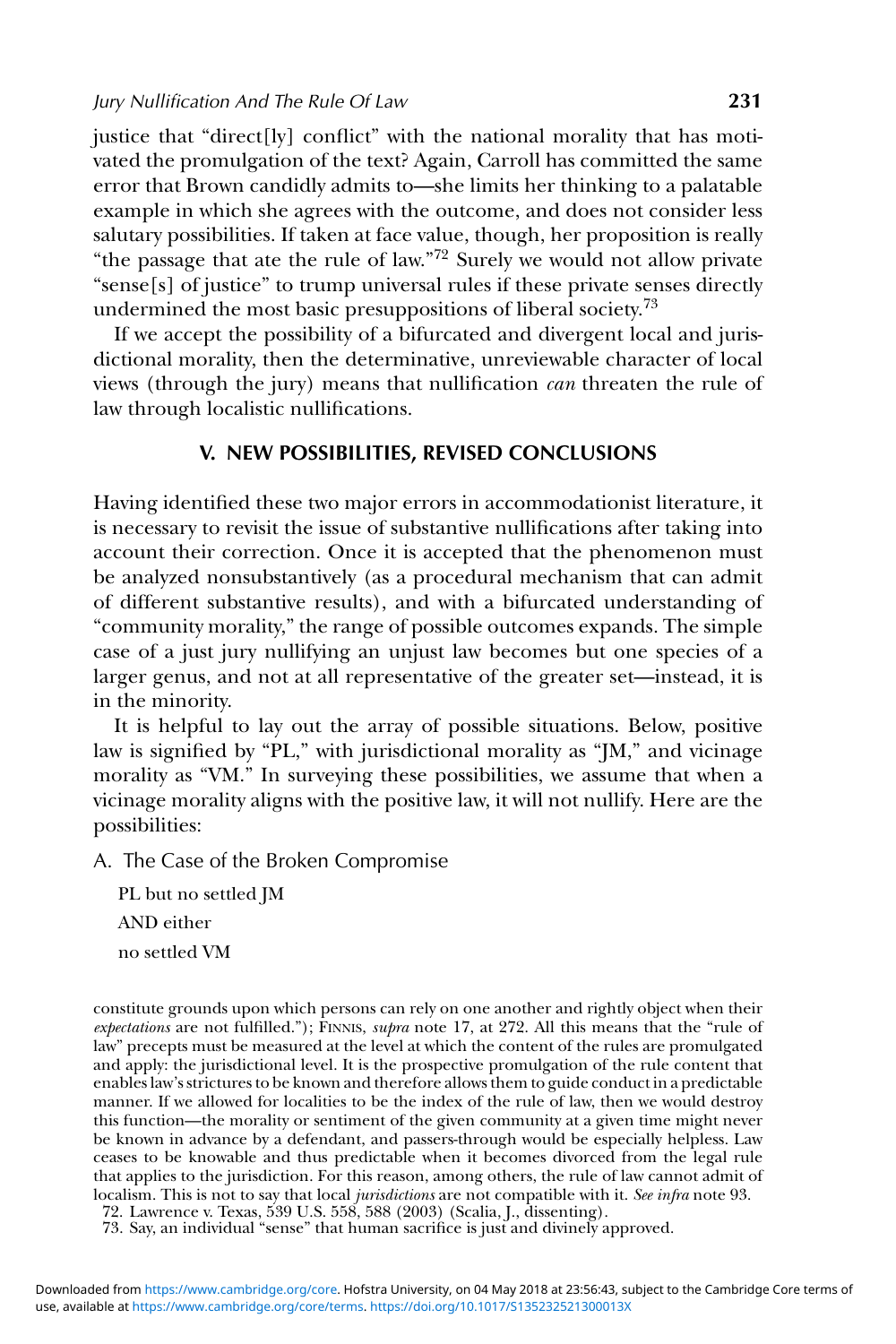#### No nullification

OR

a settled VM

Problematic: settled local preferences trumping law's settlement function in context of larger contentious issue.

We can call this possibility the *case of the broken compromise*. When an issue at the jurisdictional level is very contentious, law—as emanation of the political process—settles that issue in some sort of a compromise, with the disagreeing sides agreeing to abide by the outcome of that give-and-take deliberation (or in any event they are forced to abide by it).<sup>74</sup> If a vicinage morality happens to be settled on the issue, though, jury nullification breaks that jurisdictional compromise.

One could think of almost any hot-button issue. Americans are sharply divided about the legal status of homosexuality, for example. Questions of marriage, adoption, and criminal sentencing (for hate crimes) fail to garner a substantial majority of opinion for a given position.75 Again, though, certain propositions win out through the political process and become law. Hate crime laws are perhaps the most successful (and most relevant to the nullification context). Even though citizens may disagree about the morality of homosexuality or about the distinctly different moral status of a "hate crime," once the law is passed all must accept the legislative outcome.

Law has settled these issues and prohibits us from acting according to our private judgments about the permissibility of the conduct, despite our deeply felt and widespread disagreement. Larry Alexander and Emily Sherwin describe how "disagreements about moral rights and duties can produce considerable strife and turmoil, even among people of goodwill."76 Even when basic norms are agreed upon at an abstract level, their detailed implementation, as well as the standards that apply in determining factual questions, can produce sharp disagreement.<sup>77</sup> Only through authority (normally law) can these problems of coordination and agreement be settled—law chooses a common path, and all are obliged to follow.<sup>78</sup> This is especially necessary in a pluralistic nation.

<sup>74.</sup> *See, e.g.*, Bd. of Governors of Fed. Reserve System v. Dimension Fin. Corp., 474 U.S. 361, 373–374 (1986) ("Congress may be unanimous in its intent to stamp out some vague social or economic evil; however, because its Members may differ sharply on the means for effectuating that intent, the final language of the legislation may reflect hard-fought compromises.").

<sup>75.</sup> *See, e.g.*, Bafumi & Parent, *supra* note 63, at 1.

<sup>76.</sup> LARRY ALEXANDER & EMILY SHERWIN, THE RULE OF RULES (2001), at 12.

<sup>77.</sup> *Id*.

<sup>78.</sup> *Id*. at 14; SCOTT SHAPIRO, LEGALITY (2011), at 171 ("Legal institutions are supposed to enable communities to overcome the complexity, contentiousness, and arbitrariness of communal life by resolving those social problems that cannot be solved, or solved as well, by nonlegal means alone."); FINNIS, *supra* note 17, at 231–232 ("There are, in the final analysis, only two ways of making a choice between alternative ways of co-ordinating action to the common purpose of common good of any group. There must be either unanimity, or authority.").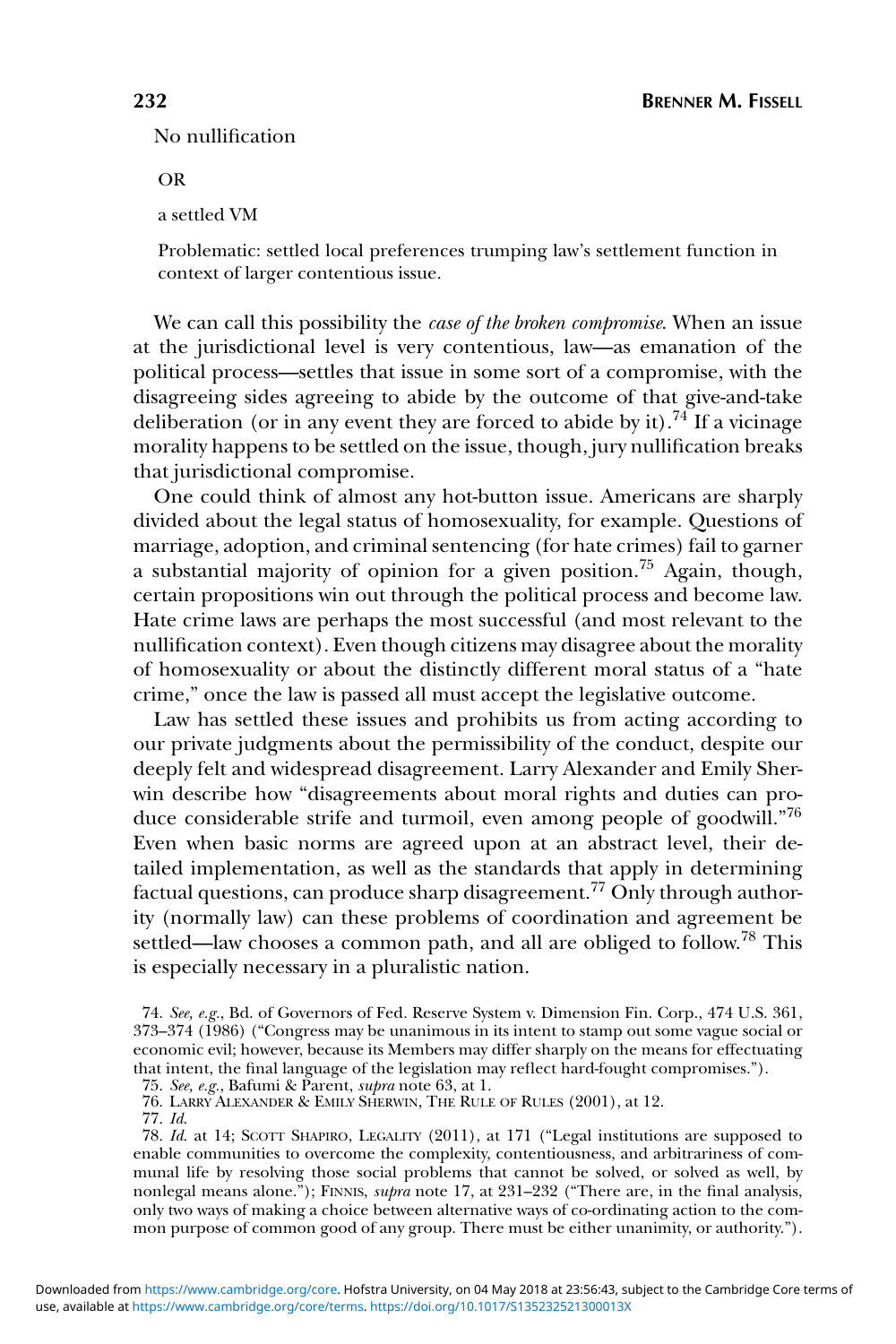This settlement function takes place at the jurisdictional level, and it is obviously threatened by the broken compromise nullifications of a vicinage morality: the congruence between promulgated law and actual outcomes is destroyed. While nullification in these contexts will come from at least *quasi-*representative localism (a substantial portion of the citizenry holds the view of the settled vicinage morality), it still harms the rule of law if the larger jurisdictional morality is unsettled and divided. If nullification is accepted here, homophobic vicinage pools could acquit hate crime counts, and strongly progay communities might refuse to enforce whatever criminal sanctions might be leveled against willful violators of marriage or adoption laws (say, contempt charges). All this ruins the settlement function of the rule of law—settlement and compromise demand congruence between promulgation and application.

B. The Case of the Lone Believers

PL diverges from JM

AND either

VM aligns with JM (and diverges from PL)

Acceptable or congruent nullification; "Paradigmatic Case."

OR

VM diverges from JM (and aligns with PL)

No nullification, but still problematic because presumably other VMs will be in situation above, and will nullify.

When positive law diverges from the larger jurisdictional morality, there are two possibilities: one acceptable (for the rule of law), and one problematic. If the vicinage morality itself aligns with the jurisdictional morality, this might be nothing more than the "just" jury nullifying the "unjust" law. This situation is what the commentators exclusively focus on in their attempts to reconcile nullification with the rule of law. The common examples mentioned above are all sufficient to describe it: the universal rejection of the Prohibition laws by juries and the nullifications of the "Bloody Code" in England.79 Of course, another manifestation might be the "inverse scenario"—a wicked jury nullifying a just law (say, the Southern racist nullifications).

For present purposes, we can agree that these nullifications do not threaten the rule of law—instead, the accommodationists are correct here (although they ought to have incorporated the inverse scenario, which is

79. *See supra*, note 13.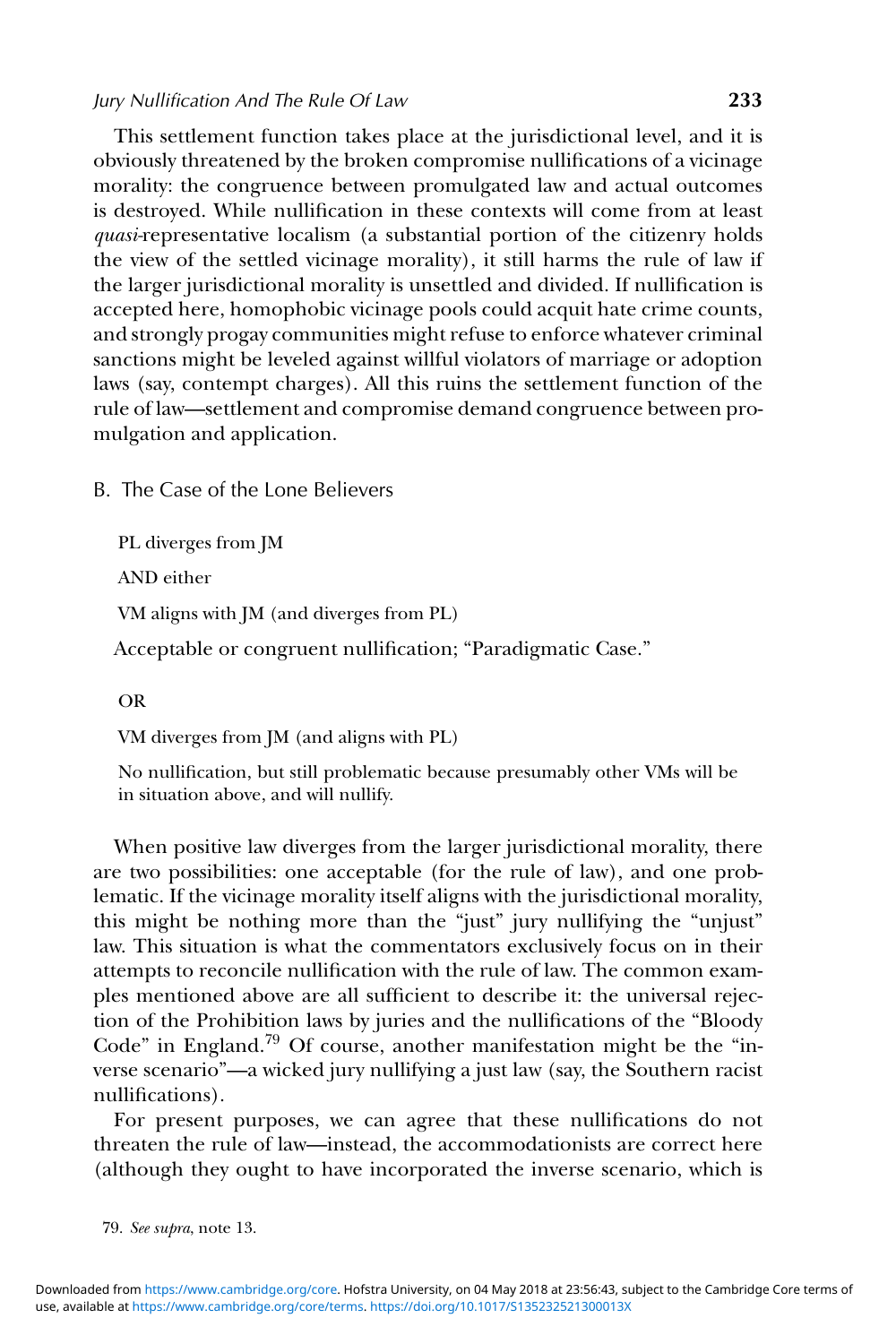also compatible with it).80 When the positive law is *completely* at odds with a settled jurisdictional morality, the system is not working as it should. In a democracy or republic, this could be the result of a catastrophic failure of the representative institutions, with a greedy or iniquitous minority determining outcomes based on narrow self-interest. Alternatively (as with the inverse scenario), it may be that an enlightened and active political elite has managed to change the law so as to effect the common good in the face of popular ignorance or prejudice. In either case, the widespread moral consensus (for good or bad) will result in consistent nullifications of the law and therefore congruence. This point has already been made, though,(and made persuasively) by the accommodationists. Their error is not in the making of *this* conclusion, but in giving it too much significance for nullification generally.

Before moving on, it is worth noting that there may be *some* cases that undermine the rule of law even when VM and JM align in nullifying a divergent PL. This could happen when the positive law is the product of some sort of countermajoritarian institutional arrangement. Madisonian checks and balances, of course, allow for once-popular laws to survive even after they have lost their public support. This could happen for other reasons as well. $81$  In this case, a law that is set up for the protection of minority rights would survive only *because* JM cannot muster enough backing to undo the PL. This difficulty would be part of the point, and substantive nullifications here would undo the countermajoritarian balance that had been struck. While the democratic paradigm suggests otherwise, the American experience has ever affirmed that it is often the case that majoritarian sentiments and morality should not *directly* correlate with political outcomes. The same nuance should be remembered when giving our approval to jury nullifications. These cases might promise consistent outcomes but they would still violate other rule of law precepts, in that these consistent outcomes are inconsistent with the larger countermajoritarian institutional scheme at work. The absence of congruence here takes place with respect to a higher frame of reference—the structural principles of the Constitution.

Now we can turn to the second possibility when there is a divergence between positive law and jurisdictional morality: when the vicinage morality nevertheless aligns with positive law. We can call this the *case of the lone believers*. Here, a particular geographic community finds itself at odds with the larger national opinion, but the locality happens to have the law's text on its side. We will not dwell on *how* this might come about; the idea of a

81. For example, apathy of citizens and groups, or structural, financial, or other impediments to implementing political views.

<sup>80.</sup> The inverse scenario of an unjust jury nullifying a just positive law on the basis of widespread jurisdictional consensus against the law does not itself create any congruence problems. Although we should oppose this nullification because of its substantive moral iniquity, it is not the rule of law that would ground our opposition (at least not if the nullifications took place consistently across like cases).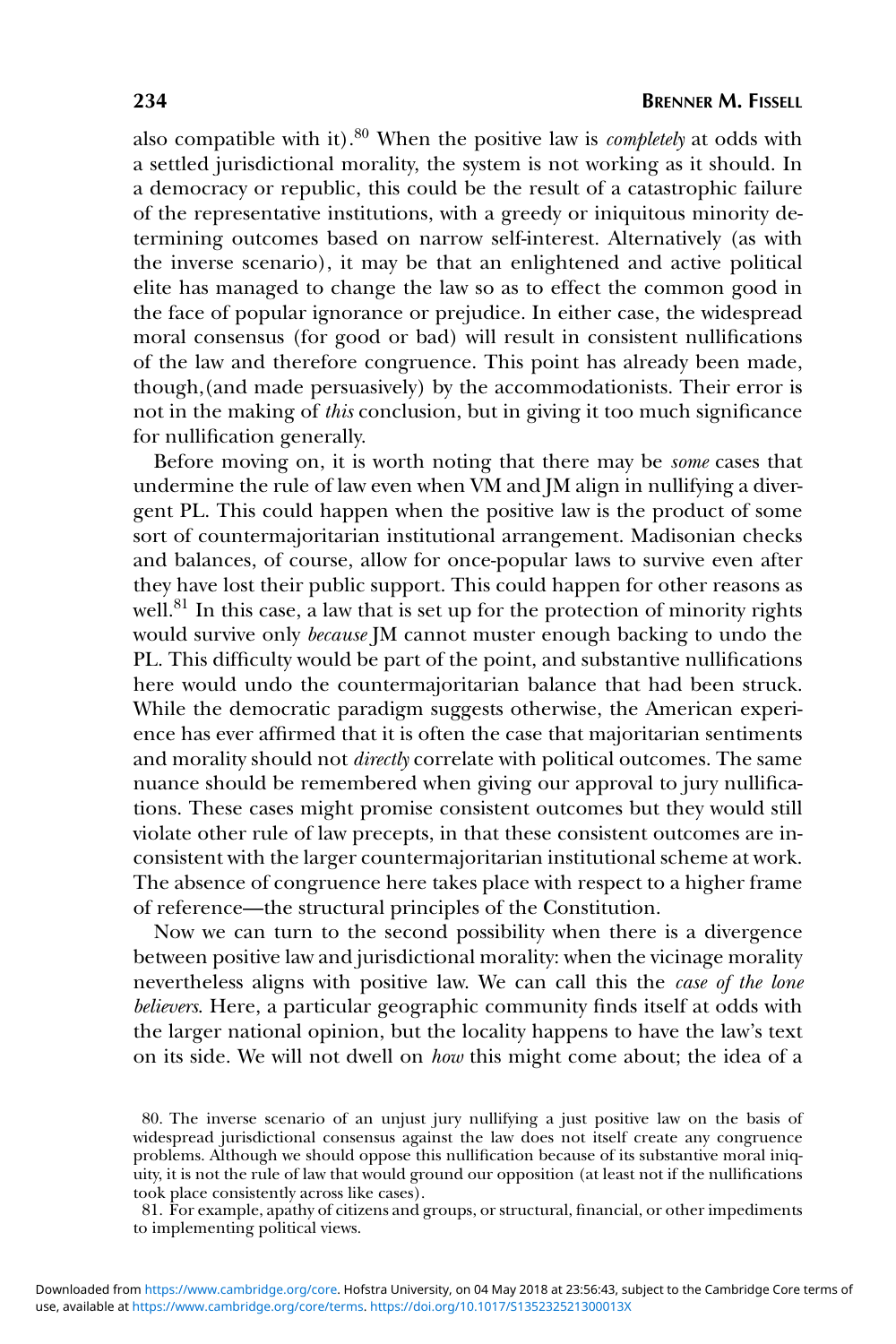powerful minority interest group is probably sufficient to describe the cause, but it might also be that this locality is particularly wise or enlightened in the context of an unjust national community. In this case, the problem does not come from nullification—these local juries will agree with the law, after all. Instead, the rule of law is undermined by the context of this obedience. Because nearly all other juries in the jurisdiction will vote to nullify, the lone believers' obedience takes place amongst a backdrop of overwhelming disobedience. Thus, in this rare case, faithfulness to the text actually creates more uncertainty and inconsistency in legal outcomes.

It is not hard to think of examples. Surely there were certain juries in Evangelical counties—perhaps those who initially led the Prohibition movement—that voted to convict in alcohol cases. Even today there are some "dry" counties in the United States (almost all made so by public referendum), and in these bastions of temperance there would be little resistance to Prohibition-type convictions, despite widespread national opposition to such a view. $82 \text{ There, we could impanel a jury that would con-}$ vict, but not so in Manhattan or Los Angeles. Think also of the colonial experience: small and isolated pockets of obedience in the central capitals were lost in a larger sea in which the colonizer's laws were inefficacious. We could also take note of contemporary drug laws, especially marijuana. In certain western jurisdictions, a substantial majority of the population might disagree with the purportedly moralistic ban on the drug, leading to widespread nullification. Isolated, holdout communities of staunch conservatives, though, would function as the lone believers. We need not make assessments as to who is wrong or right in their judgments—the locality or the nation—because what matters for the rule of law is not justice but consistency. Random acts of enforcement in the context of nonenforcement (no matter what is being enforced) threaten the rule of law.

C. The Case of the Aberrant Locality

PL aligns with JM AND either VM aligns with JM (and aligns with PL)

No nullification, no rule of law problem. (This is how it is supposed to work!)

OR

VM diverges from JM (and diverges from PL)

Problematic: local outlier morality trumps majority morality and PL.

82. *See* Marcia Yablon, *The Prohibition Hangover: Why We Are Still Feeling the Effects of Prohibition*, 13 VA. J. SOC. POL'Y & L. 552, 588–592 (2006).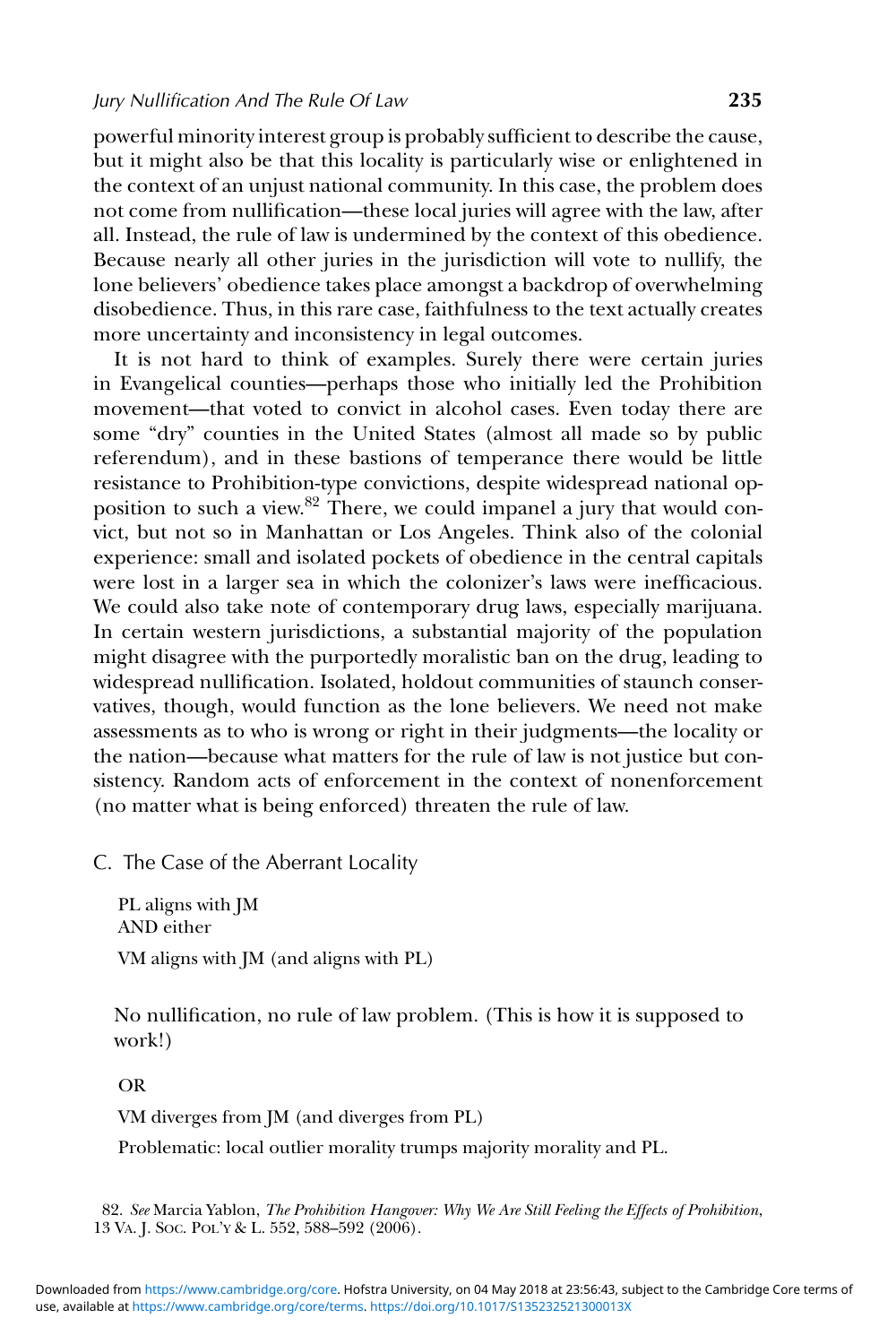The final scenario again presents two possibilities, one threatening the rule of law and the other compatible with it. In the first, everyone agrees on the issue, and the positive law reflects that agreement. This is how the rule of law is supposed to work: widely held moral positions are codified in the text and are applied without reservation. No one seriously disagrees with the prohibition against premeditated murder, for example, and both legislatures and juries are willing to enact and apply this law (in the abstract).

While total alignment presents the most unobjectionable scenario, the other possibility is perhaps most worrisome for the rule of law. This is when a local morality diverges from the larger, national morality, as well as the text that codifies the latter. The cases of the broken compromise and the lone believers are bad enough, but with the *aberrant locality* the otherwise universally agreed-upon norm (and text) is supplanted and rejected. Just as the rule of law exists to create settlement and compromise in the case of contentiousness, so, too, does it exist to suppress antisocial outliers it makes obligatory certain widely held mores.<sup>83</sup> In less extreme cases, it suppresses those small minorities that have decisively lost in the political process. What would that process mean, after all, if even the losers could have their cake and eat it too? Again, it may even be that the aberrance of the locality is something that we view as objectively good, with the majority taking the mistaken position, but the congruence of the legal system (and therefore the nullification's comportment with the rule of law) depends not on taking the right position but on everyone accepting the *same* position.

We could begin with a rather extreme hypothetical. Imagine a cult, the core tenets of which demand that its acolytes regularly perform certain conduct that is otherwise universally regarded as evil (say, sacrificing newborns). This cult garners a larger and larger following, and it decides that it would like to incorporate a new municipality in an empty tract of land in an American state. $84$  Murder, of course, is prohibited by the state, and one presumes that the state's population (and legislature) is fully supportive of the laws against homicide. Still, it will be impossible to impanel a jury in the cult city that will convict one of their own of murdering a child. Can anyone seriously argue that these nullifications fit within the rule of law in that state?

84. There are real-life examples of this phenomenon, although not as extreme, where a minority group consciously sets up or takes over a locality and allows for its leaders to exert de facto political control. The village of Kiryas Joel in New York is one such case, where a sect of Hasidic Jews purchased empty land and began populating the area until municipal incorporation was accomplished. *See generally* Bd. of Educ. of Kiryas Joel Village Sch. Dist. v. Grumet, 512 U.S. 687 (1994). Another example involves a separatist community in Hancock, New York, which the residents have renamed "Islamberg," and where Islamic law is applied in a de facto manner.

<sup>83.</sup> *See* SHAPIRO, *supra* note 78, at 175 ("[S]ocial deviance caused by vicious character is one of the reasons why law is an indispensable social institution."). He calls this the "problem of bad character." *Id*. at 169.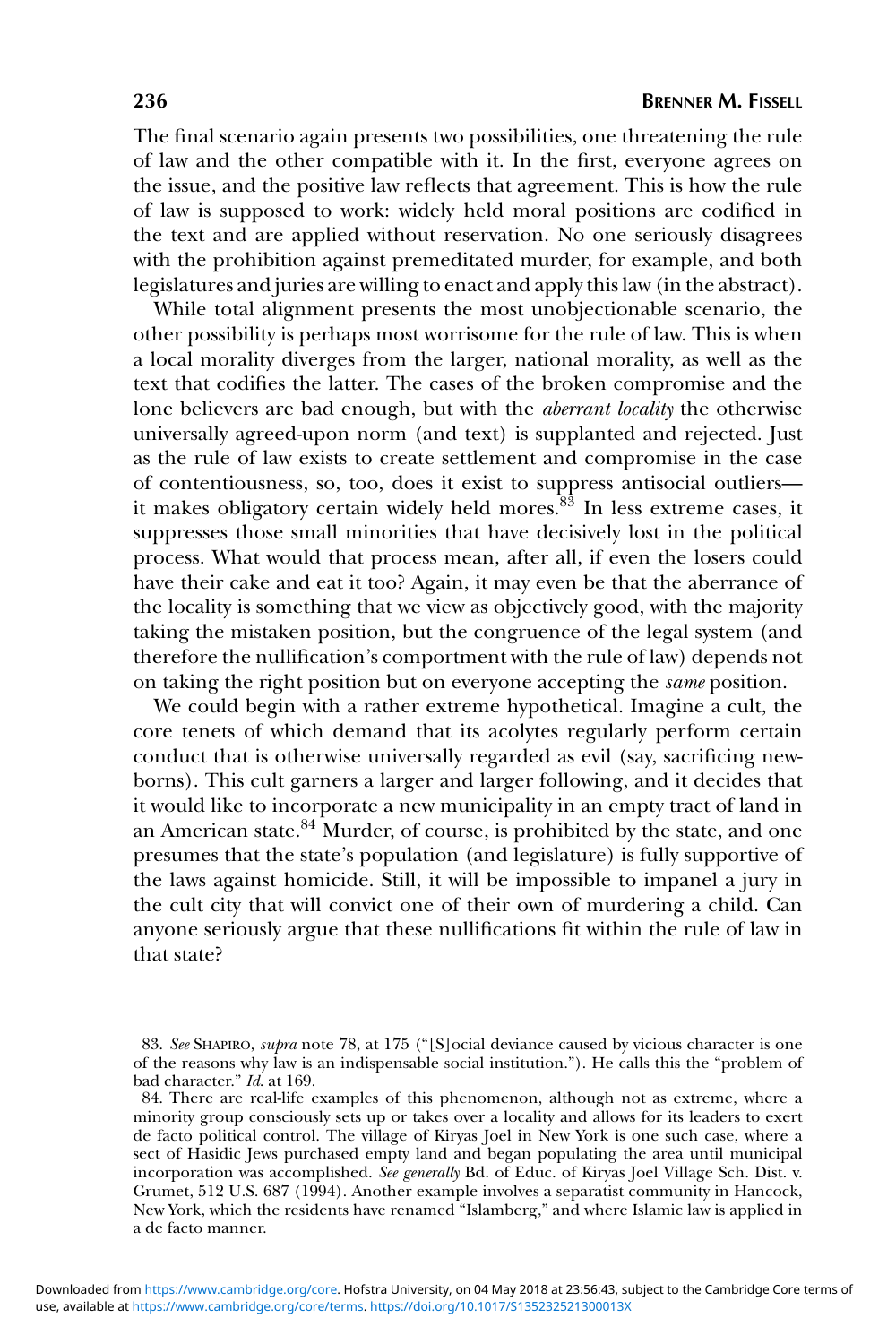Because it will be easy for some to dismiss this hypothetical as fanciful, a less extreme example should also be mentioned. We could recall the experience of the Morrill Anti-Bigamy Act after the Civil War. Despite widespread moral support for the prohibition of polygamy at the national level *and* positive law effecting that sentiment, Utah's extremely high population of Mormons led to near-uniform nullification of any prosecutions in that state. $85$  We might still find examples of this type of aberrant localism in small pockets of Fundamentalist Latter Day Saints churches.<sup>86</sup> Can these flagrant violations of the larger community's norm (and its implementing legal text) exist within the rule of law? Congruence seems manifestly absent here.

Substantive nullifications allow for aberrant localism to undermine what is otherwise the clear *nomos* of the community, both textually and extratextually, and are thus a great threat to the rule of law. They are nothing more than blatant refusals to submit to the law, and the niceties of a pluralistic or interpretive legal theory can do nothing to change that. Accommodationist commentators do not account for this problematic possibility, and by limiting their discussion to more palatable examples, they ignore that the rule of law also has a *suppression* function.87 Even if the *nomos* has settled on a position that is objectively unjust, courageous or heroic localism in this context is still aberrant—it still destroys congruence.

#### D. Conclusion

After one removes substantive qualifiers from the law and the community and also takes into account both jurisdictional and vicinage morality, a different and more complicated picture emerges. First, even when a jury does not nullify (VM diverges from JM but aligns with PL), this can be problematic in a larger context of nullifications that are themselves compatible with the rule of law. Even if most juries are properly nullifying, the nonnullifiers present a problem (these are the "lone believers"). Second, even though there are a great many issues on which there is no settled jurisdictional morality, numerous local, geographic pockets of retrenched consensus will allow for a settled vicinage morality.<sup>88</sup> Law's settlement function is threatened when the settlement can be rejected in certain areas (these are the cases of "broken compromises").

Finally, and most worrisome, is the nullification proceeding from a vicinage morality that trumps a larger jurisdictional morality that is generally

<sup>85.</sup> *See supra*, note 15.

<sup>86.</sup> The famous case of Warren Jeffs is instructive. *See U.S. Polygamy Sect Leader Sentenced*, BBC NEWS, *available at* http://news.bbc.co.uk/2/hi/americas/7104832.stm.

<sup>87.</sup> *See* SHAPIRO, *supra* note 78, at 175.

<sup>88.</sup> There will always be cases of unsettled VMs—where moral division is not geographically bound and can occur even within localities—but these are less relevant to the question of jury nullification, as consensus is required for the unanimous votes necessary to nullify.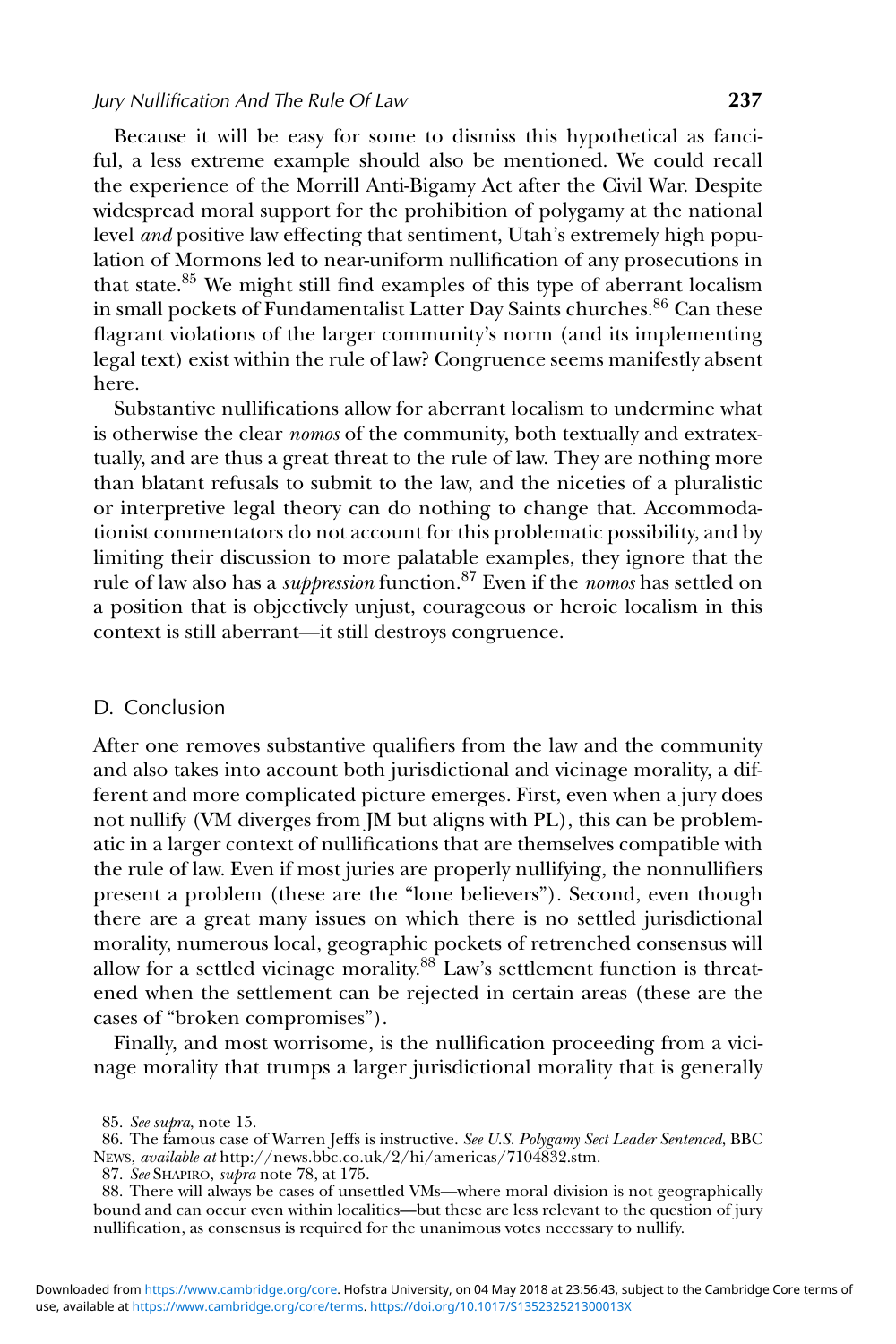in consensus and has codified that consensus in a positive law (these are the "aberrant localities"). Here we have nothing more than a veto by those small minorities that have failed in the political process or have entirely different worldviews (perhaps they are correct, but this is irrelevant!). Law's suppression function is therefore undermined. While the commentators present us with an intuitively palatable example of a substantive nullification (a just VM aligns with a just JM, both of which diverge from an unjust PL), they are cherry-picking out of a constellation of generally problematic cases.

#### **VI. THE PROBLEM OF LOCALISM**

Substantive nullifications have one manifestation compatible with the rule of law and three that undermine it. It is worth spending a bit more time discussing what makes this the case. While much can be said about the propriety or acceptability of the jury *qua* decision-maker—that is, whether the institutional features of the jury make it an appropriate lawmaking body our analysis centers on a more basic problem: consistency or congruence. Why will there be congruence in the one type but not in the other three?

As mentioned in the beginning, an essential feature of the rule of law is uniform or *consistent* application. As Finnis writes, "[T]hose people who have authority to ... apply the rules in an official capacity ... [must] actually administer the law consistently and in accordance with its tenor."<sup>89</sup> The importance of this feature cannot be overstated: the need for consistency is one of the primary reasons that law itself is instituted, whether it be for the purpose of settling contentious disputes or deciding between neutral alternatives (as in coordination problems). $90$  Only through law, an imposition of "authority" or "hierarchy," will complex political communities be able to act as one—"unanimity" or "consensus" is not a viable alternative.<sup>91</sup> Law is created so as to bring about common action, and because one of law's

91. FINNIS, *supra* note 17, at 231–233:

There are, in the final analysis, only two ways of making a choice between alternative ways of co-ordinating action to the common purpose of common good of any group. There must be either unanimity, or authority. There are no other possibilities... . [U]nanimity about the desireable solution to a specific co-ordination problem cannot in practice be achieved in any community with a complex common good and an intelligent and interested membership. Unanimity is particularly far beyond the bounds of practical possibility in the political community.

SHAPIRO, *supra* note 78, at 163–164:

<sup>89.</sup> FINNIS, *supra* note 17, at 271.

<sup>90.</sup> *Id*. at 231 (describing how authority in a group is required because of "stupidity and incompetence of its members, their infirmity of purpose and want of devotion to the group, their selfishness and malice, their readiness to exploit and to 'free ride,'" but also in communities with members that have great intelligence and skill so as to solve "co-ordination problems"); SHAPIRO, *supra* note 78, at 170 ("The circumstances of legality obtain whenever a community has numerous and serious moral problems whose solutions are complex, contentious, or arbitrary.").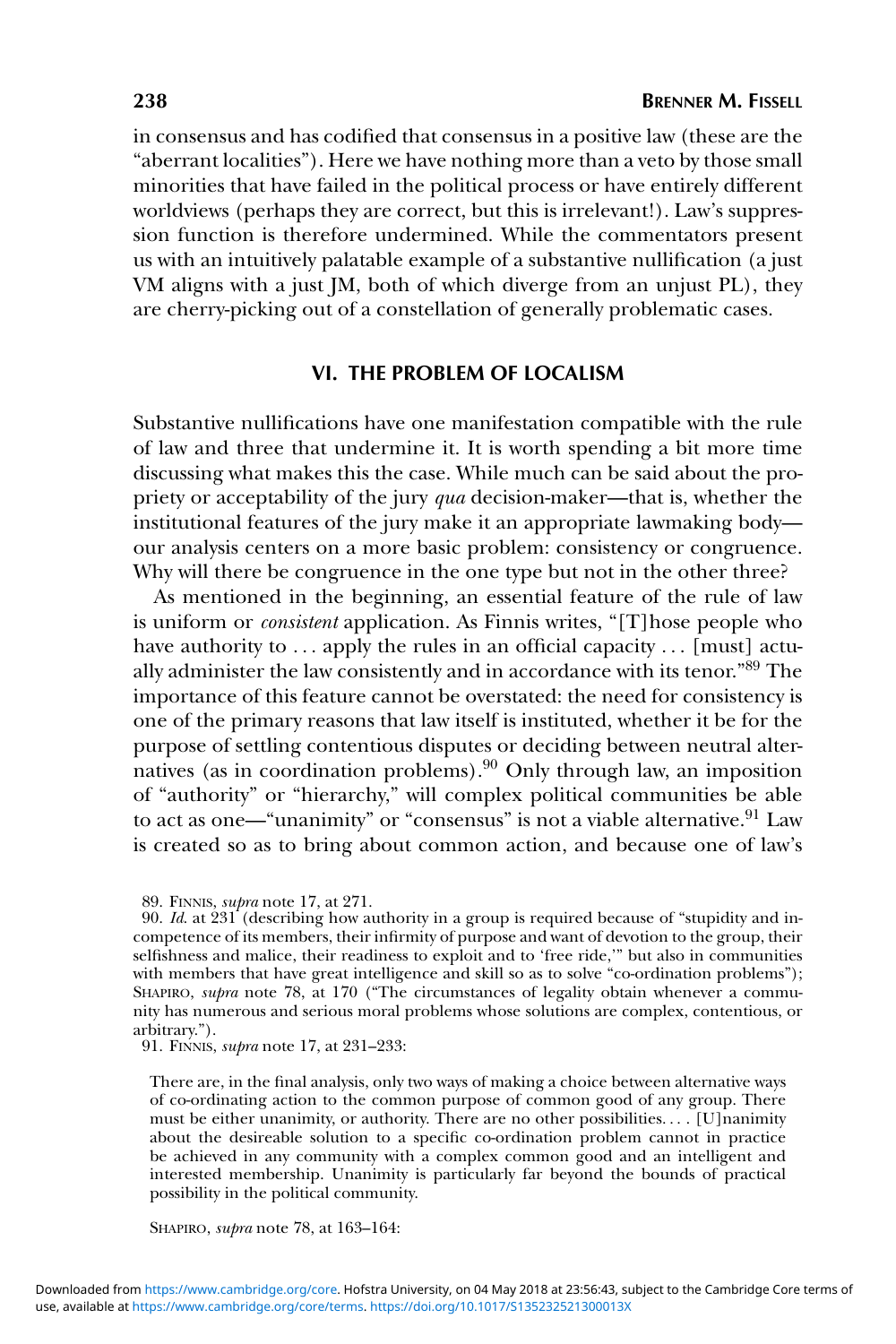raisons d'être is the need for consistent conduct, the rule of law requires consistent application. The law must apply consistently to those who act inconsistently with its dictates.

If we isolate this congruence feature of the rule of law, the difference between the unjust-law nullification and the three problematic nullifications becomes more apparent. The unjust-law nullification highlighted by the accommodationists achieves its favorable status because we implicitly assume that the widespread and deeply held views of the community will lead to consistent outcomes in similarly situated cases. These nullifications will reject the unjust law but, more importantly, they will do so uniformly the morality of the community is taken as a constant and ensures regularity. It is not the "justice" of the morality that comports this nullification with the rule of law, then, but its universality. Thus, the threat to the rule of law seems obviated by the consistency. The same is not true, of course, in the broken compromise, lone believer, and aberrant locality scenarios. Here we find precisely the opposite: the vagaries of a new and unauthorized *lex loci delicti commissi* replace what should be consistent enforcement.

In recognizing this essential distinction between the cases of substantive nullifications that are compatible or incompatible with the rule of law, the accommodationists' error becomes clearer. They posit a uniform, widespread "community morality" that in some sense resembles the "unanimity" or "consensus" that Shapiro and Finnis see as impossible; common and consistent action in the jury box, they think, will flow naturally from the strongly held conscience of the community. Who needs the "authority" or "hierarchy" of the law's text if unanimity of opinion is achieved—especially if that "authority" conflicts with said opinion? As Carroll blithely (but naïvely) puts it:

Nullification requires that twelve citizens ... come to a consensus about the law that contradicts the one promoted by formal government. This suggests a depth of feeling regarding the state of the law that is both intransient and consistent among and across those individuals chosen as jurors on a particular  $case$ <sup>92</sup>

This observation is of course true but ignores that the intransience and consistency is geographically bound—it represents merely the miniscule

The disadvantages of social planning via consensus nevertheless become apparent very quickly. Not only is it time-consuming and emotionally draining, but it is extremely unstable. For the plans are useful only so long as they are accepted by almost everyone. As soon as people start to reconsider their wisdom, the plans lose their ability to guide behavior and settle conflict, and the group must start deliberating and negotiating once again.

SHAPIRO, *supra* note 78, at 170 ("Communities who face such circumstances, therefore, have compelling reasons to reduce these associated costs and risks. And in order to do so, they will need the sophisticated technologies of social planning that only legal institutions provide."). 92. Carroll, Jury Nullification, *supra* note 48, at 61.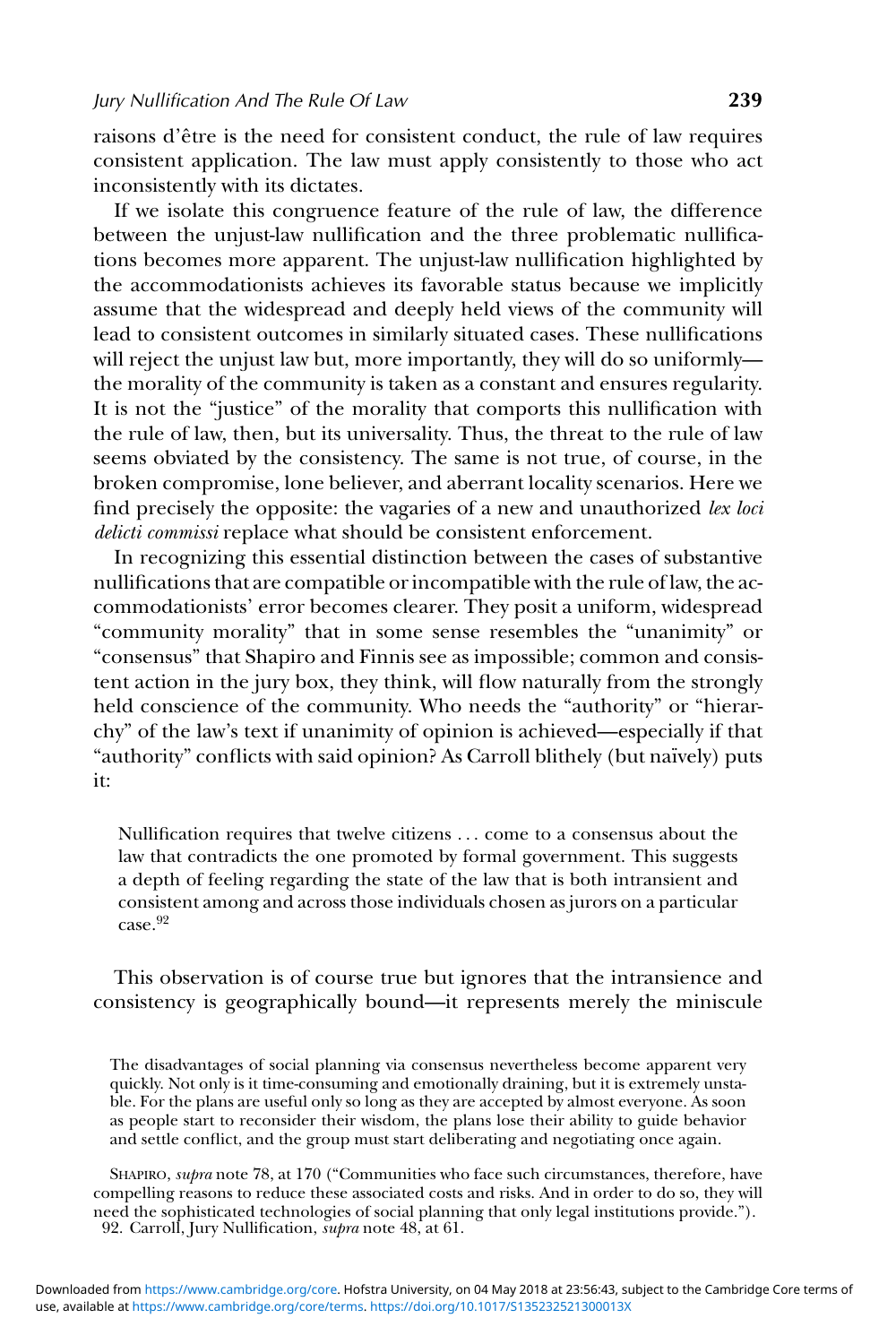"VM" and not the more important "JM" that VM may or may not reflect. Although the assumption of a uniform, widespread "community morality" may hold in some cases, it cannot be applied across the board—certainly not in a pluralistic jurisdiction such as our own. Once this conceit is shattered and one admits the possibility of divergent localism, jury nullification raises the dangerous possibility of inconsistent and nonuniform application of law (dangerous, at least, for the rule of law). The need for the "authority" and "hierarchy" of the law's text becomes salient so as to ensure the efficacy of the community's agreed-upon solutions to social living.

The problem with substantive nullifications, then, is essentially a problem of subjurisdictional or intrajurisdictional localism,<sup>93</sup> and is the product of two empirical facts:  $94$  (1) the Constitutional reality that juries must be locally composed,<sup>95</sup> and (2) the social reality that moral consensus often coalesces geographically, even when it is at odds with larger consensus.<sup>96</sup> Because of these things, congruence will be threatened if all substantive nullifications are permitted. Only in a limited range of cases will the rule of law be compatible with the practice—there must be a settled jurisdictional morality, and the nullifying vicinage morality must not be at odds with it—but otherwise reconciliation is unlikely.

#### **VII. CONCLUSION**

Various scholars have attempted to accommodate substantive jury nullification with the rule of law, but they make crucial errors in their reasoning. They fail to analyze the rule of law as a nonsubstantive value, leading them either to impute determinative status to the moral quality of a nullification or to neglect those cases that are intuitively unpalatable. They also take an undifferentiated view of the "community's" morality, ignoring that jurisdictional moral sentiments can diverge from those of a jury community, and that this is inimical to the rule of law. When all the possible cases of substantive nullification are analyzed according to their effect on the nonsubstantive rule of law value of congruence, and when the bifurcated nature of the "community" is taken into account, problematic scenarios arise.

96. Again, this is not always or even often the case—many localities have internal division on many moral questions—but this reality is less interesting for our current discussion about the rule of law, as presumably vicinages that are internally divided will not themselves have sufficient consensus to nullify (twelve random jurors would not be found to act unanimously in opposition to the positive law unless there was more of a localistic consensus).

<sup>93. &</sup>quot;Localism" that is explicitly recognized by jurisdictional boundaries and legislative power (a locality that *is* a jurisdiction) presents no threat to the rule of law. This is the point of federal systems but also of local governments that can legislate (as in Home Rule states). There is no congruence problem here precisely because congruence is measured at the jurisdictional level—the creation of the jurisdiction obviates the problem.

<sup>94.</sup> Of course, the unreviewable character of a jury's verdict to acquit in a criminal case is an important background assumption. Marder, *supra* note 4, at 882.

<sup>95.</sup> U.S. CONST. amend. VII. ("an impartial jury of the State and *district* wherein the crime shall have been committed") (emphasis added).